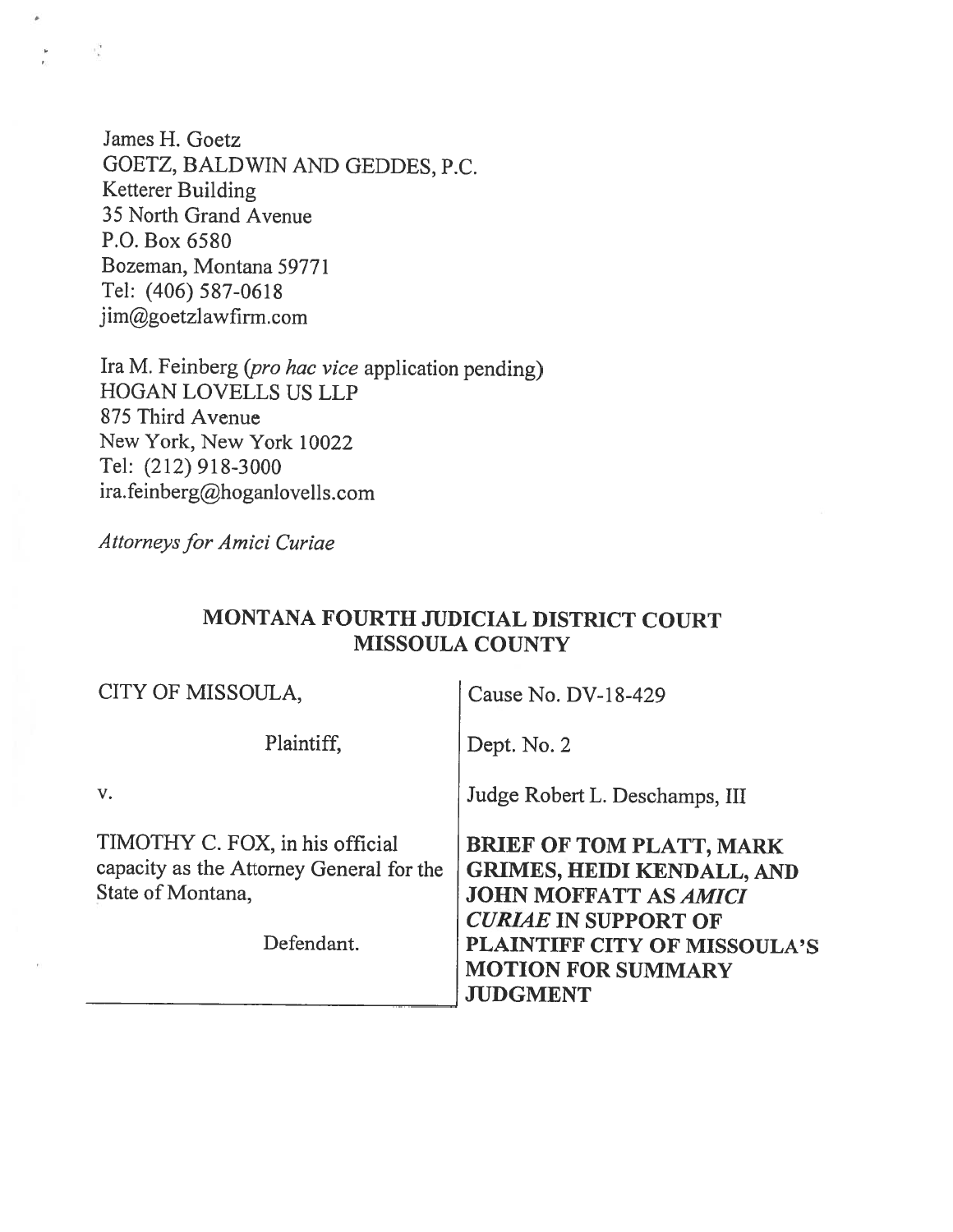# TABLE OF CONTENTS

 $\tilde{\mathbf{z}}$ 

 $\frac{1}{1}$ 

| I. | THE ORDINANCE IS A LAWFUL EXERCISE OF THE<br>CITY'S POWER TO PREVENT AND SUPPRESS FIREARM   |    |
|----|---------------------------------------------------------------------------------------------|----|
|    | A. The Plain Language of Section 45-8-351 Supports the                                      |    |
|    | <b>B.</b><br>The Legislative History of Section 45-8-351 Supports the                       |    |
| Π. | THE ORDINANCE DOES NOT IMPROPERLY APPLY TO<br>OR AFFECT THE RIGHT TO KEEP OR BEAR ARMS.  14 |    |
|    |                                                                                             | 20 |

## Page

 $\widetilde{\mathbf{e}}$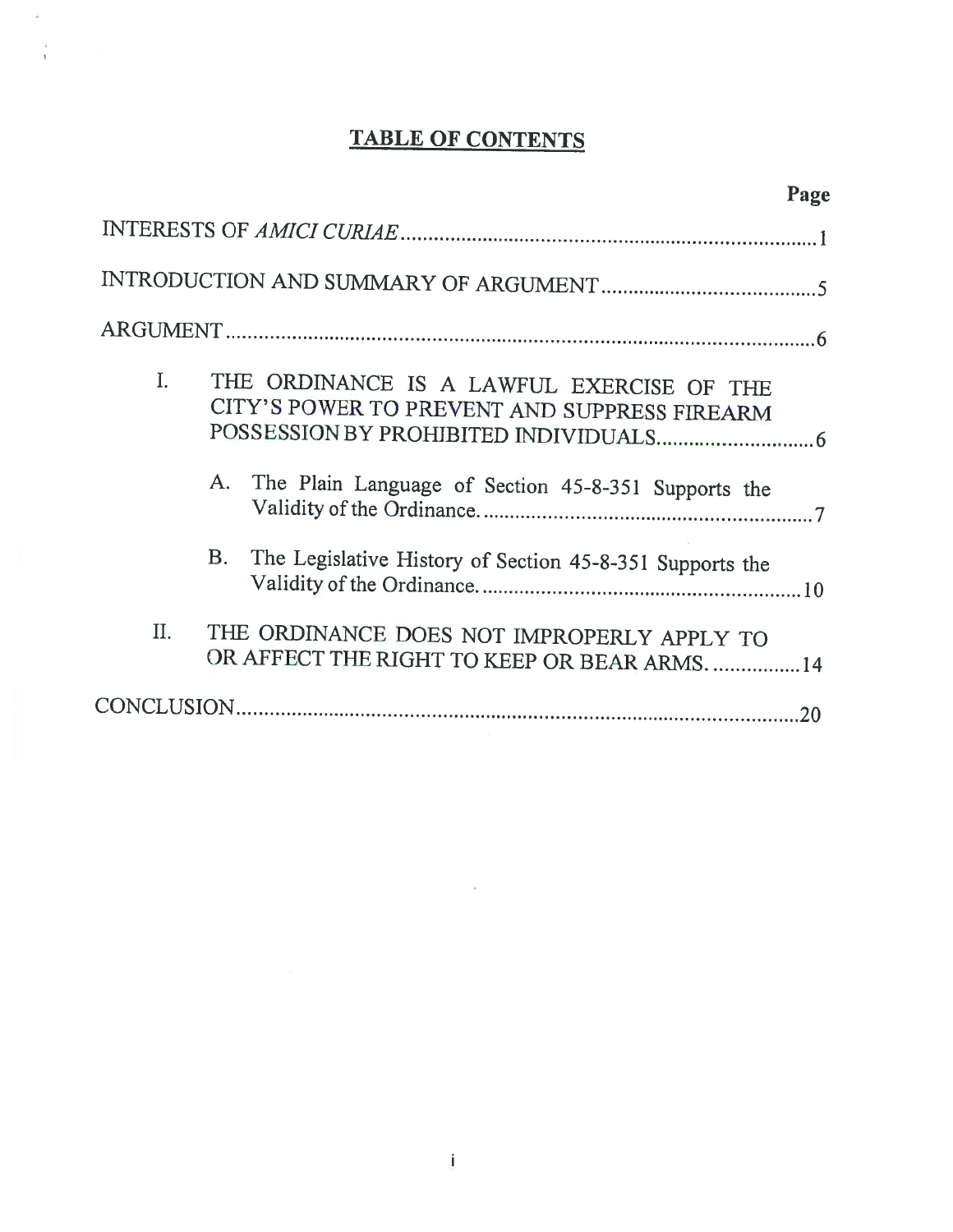## TABLE OF AUTHORITIES

Cases

 $\hat{E}$ 

 $\frac{1}{2}$  ,  $\frac{1}{2}$ 

 $\sim 100$ 

| Andrews v. State,                          |
|--------------------------------------------|
| District of Columbia v. Heller,            |
| Hawley v. Bd. of Oil & Gas Conservation,   |
| Heller v. District of Columbia,            |
| Peoples Rights Org., Inc. v. Montgomery,   |
| Peterson v. Martinez,                      |
| Rocky Mountain Gun Owners v. Hickenlooper, |
| State v. Fadness,                          |
| Taylor v. Matejovsky,                      |
| United States v. Chovan,                   |
| <b>Statutes</b>                            |
|                                            |
|                                            |
|                                            |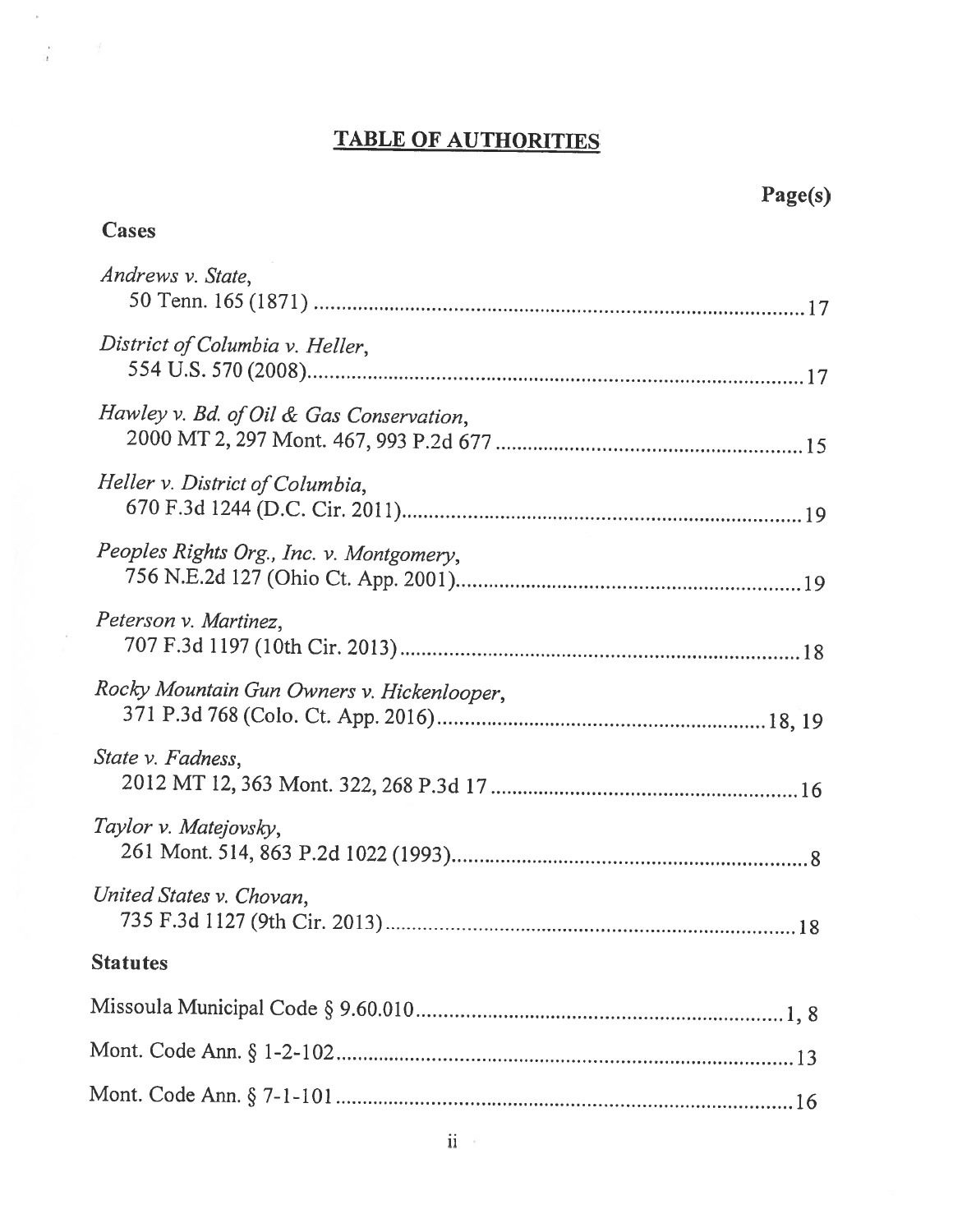| <b>Other Authorities</b>                                                                                                                                                                                                                           |
|----------------------------------------------------------------------------------------------------------------------------------------------------------------------------------------------------------------------------------------------------|
| House Judiciary Committee Minutes (Feb. 14, 1985), available at<br>http://courts.mt.gov/portals/189/leg/1985/house/02-14am8-                                                                                                                       |
| Rajeev Ramchand, Effects of Background Checks on Suicide, RAND<br>Corporation, https://www.rand.org/research/gun-                                                                                                                                  |
| Senate Judiciary Committee Minutes (Mar. 26, 1985), available at<br>http://courts.mt.gov/portals/189/leg/1985/senate/03-26-sjud.pdf 12, 13                                                                                                         |
| Senate Judiciary Committee Minutes (Mar. 28, 1985), available at<br>http://courts.mt.gov/portals/189/leg/1985/senate/03-28-sjud.pdf 12, 14                                                                                                         |
| Daniel W. Webster & Garen J. Wintemute, <i>Effects of Policies</i><br>Designed to Keep Firearms from High-Risk Individuals, 36 Annual<br>Review of Public Health 21 (2015), available at<br>https://www.annualreviews.org/doi/pdf/10.1146/annurev- |

 $\hat{c}$ 

 $\frac{1}{4}$  .  $\frac{1}{4}$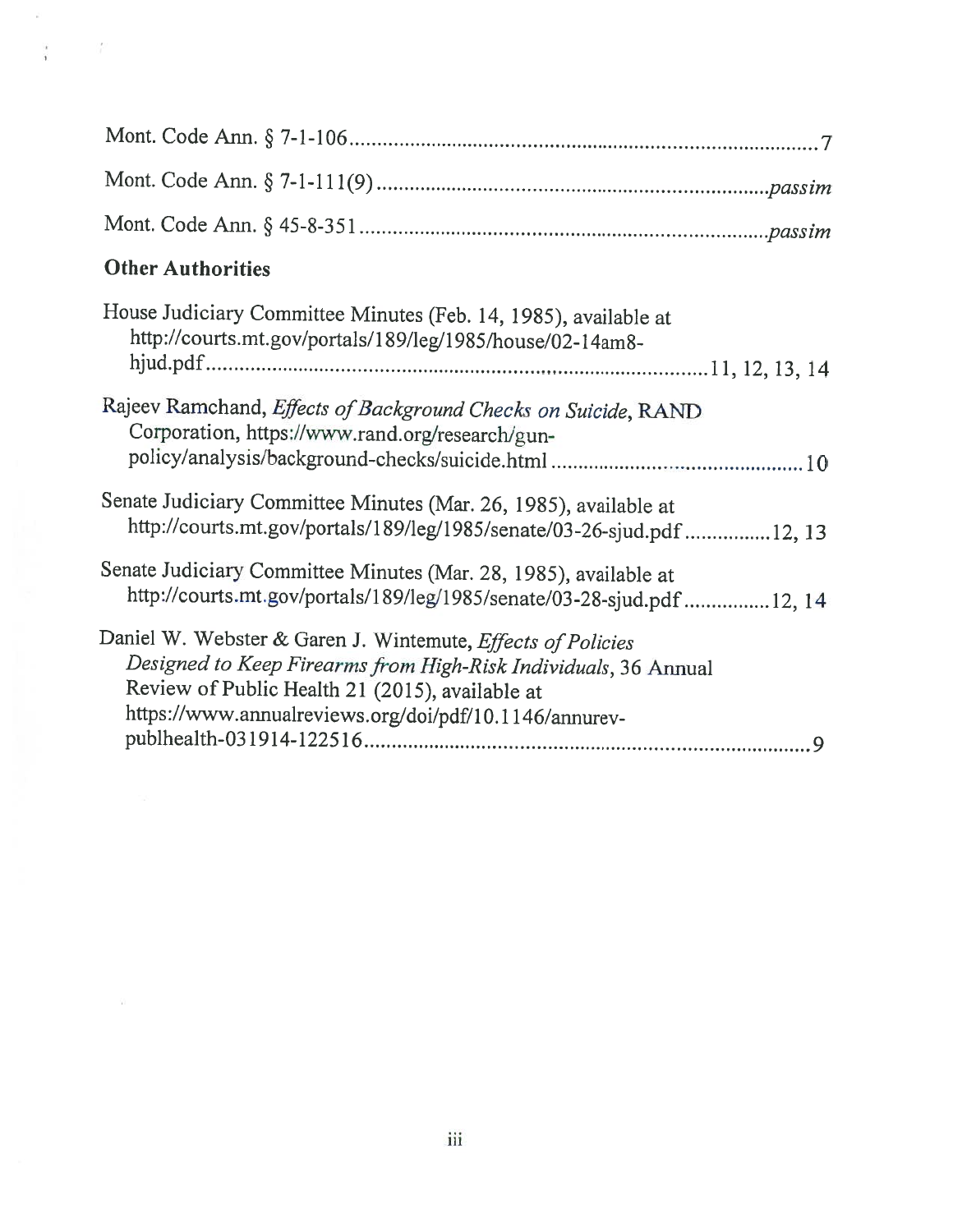Tom Platt, Mark Grimes, Heidi Kendall, and John Moffatt respectfully submit this brief as *amici curiae* in support of Plaintiff City of Missoula's motion for summary judgment.

 $\frac{1}{4}$ 

## INTERESTS OF AMICI CURIAE

Tom Platt, Mark Grimes, Heidi Kendall, and John Moffatt (collectively, "Amici") are residents of Missoula (the "City") who strongly support the validity of Missoula Ordinance 3581 (the "Ordinance") at issue in this case. Amici are not zealots who support banning guns entirely or taking away anyone's Second Amendment rights. Rather, they believe that the Ordinance is <sup>a</sup> reasonable, common-sense measure well within the City's lawful powers to ensure that firearms do not fall into the hands of people who by law are not entitled to possess them. See Missoula Municipal Code § 9.60.010 (explaining that the Ordinance was adopted "to prevent and suppress the possession of firearms by convicted felons, adjudicated mental incompetents, illegal aliens, and minors"). Indeed, Amici contend that the fundamental error committed by Attorney General Tim Fox in ruling the Ordinance invalid was to treat the Ordinance as effectively <sup>a</sup> ban on firearms sales, when in fact it is nothing of the sort.

Each of Amici offers his or her own unique perspective on the need for and validity of the Ordinance—a personal perspective that the City itself cannot present here. Together, they demonstrate the broad range of views of average Missoulians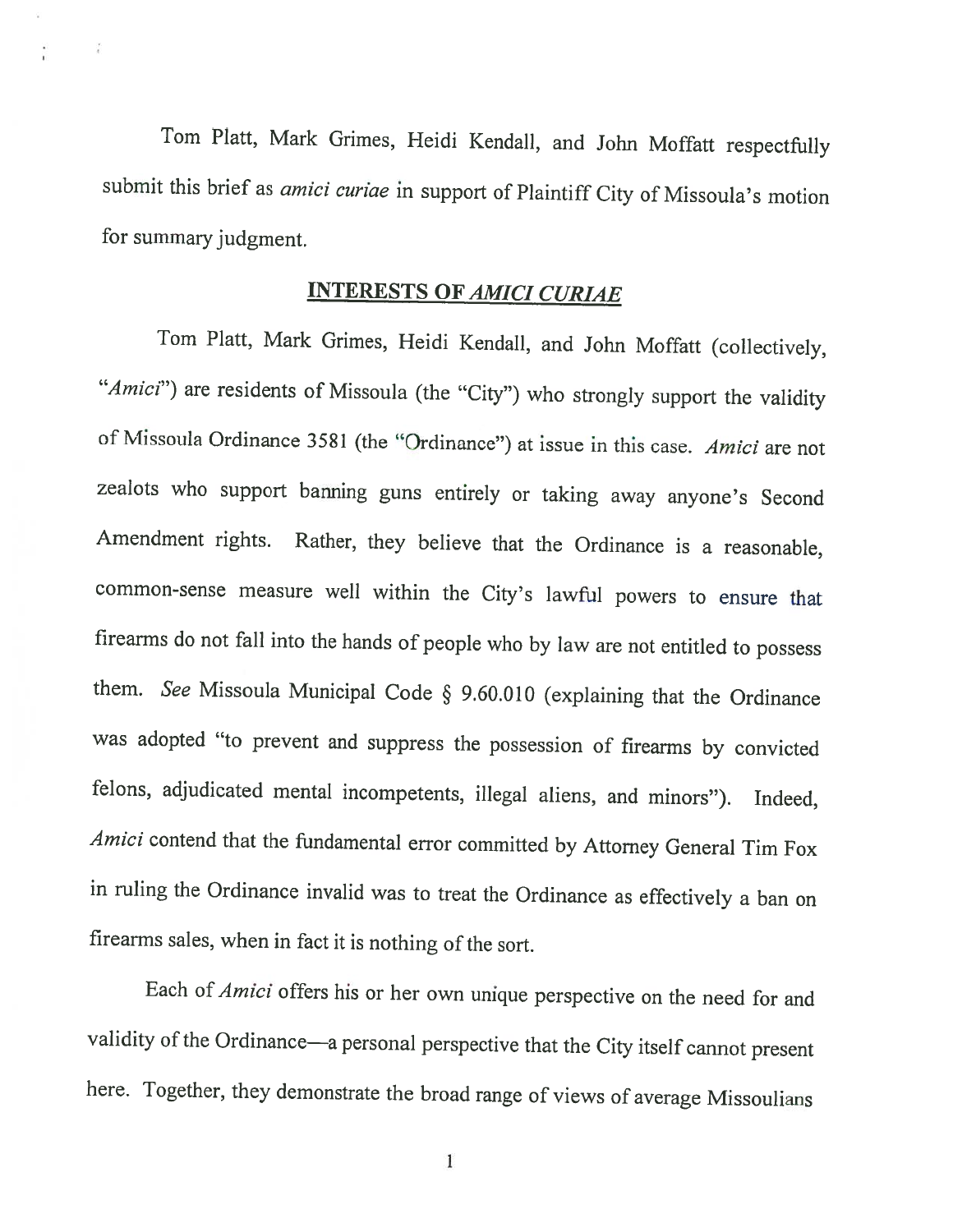who support the Ordinance and believe that <sup>a</sup> self-governing city like Missoula has the authority to take this reasonable step to protect its own residents.

ÿ

Tom Platt is an avid hunter and gun owner, and has been his whole life. He owns about <sup>a</sup> dozen firearms, including hunting rifles, shotguns, an assault weapon, and several handguns. He is also <sup>a</sup> father who enjoys passing along his enthusiasm for hunting to his son, but understands the importance of teaching his son about gun safety and responsible gun ownership.

Mr. Platt is <sup>a</sup> strong supporter of the Ordinance because he believes that the background checks it requires for most gun sales within the city limits will help close <sup>a</sup> major loophole in existing federal law and prevent guns from falling into the hands of felons, minors, and others who are not legally entitled to possess them. Mr. Platt testified in support of the Ordinance while it was under consideration by the Missoula City Council. After its enactment, he obtained <sup>a</sup> Federal Firearms License to engage in firearms transactions in compliance with the Ordinance. Amidst talk that existing Federal Firearms Licensees ("FfLs") might refuse to participate in the background checks for private firearms sales required by the Ordinance, Mr. Platt wanted to ensure that at least one FFL in Missoula would be prepared to conduct background checks required by the Ordinance.

Mark Grimes is <sup>a</sup> distinguished professor of biology at the University of Montana. He also owns about <sup>a</sup> dozen firearms and has enjoyed hunting and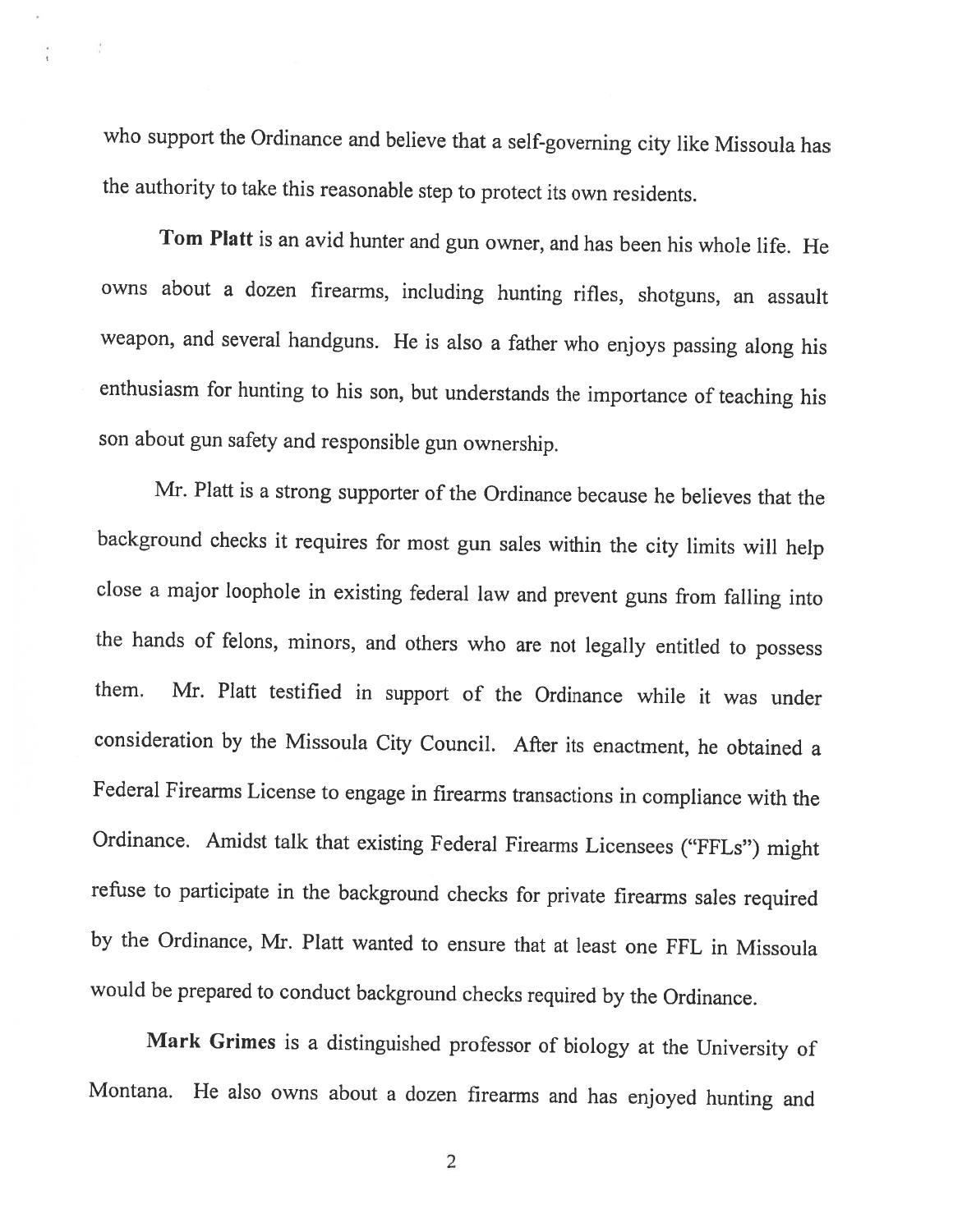shooting for many years. In recent years, he has participated regularly in <sup>p</sup>istol shooting competitions and often serves as <sup>a</sup> range officer, to ensure that the competition is conducted safely. Dr. Grimes is <sup>a</sup> member of the U.S. Practical Shooting Association, the Big Sky Practical Shooting Club, and the Glock Sport Shooting Foundation. His interest in gun safety extends to his family; he has two daughters, and has been careful to teach them how to operate firearms safely.

 $\frac{1}{k}$ 

Dr. Grimes has also had <sup>a</sup> personal experience that impressed upon him powerfully the importance of the background checks mandated by the Ordinance. More than <sup>a</sup> decade ago, Dr. Grimes wanted to sell <sup>a</sup> handgun that he no longer needed. He arranged to put it on sale through <sup>a</sup> gun shop and happened to be in the shop when <sup>a</sup> buyer expressed interest in the gun. When Dr. Grimes revealed that it was his gun that was for sale, the prospective buyer offered to buy it from him for cash, at <sup>a</sup> good price, but only if Dr. Grimes sold it to him in <sup>a</sup> direct private sale not through the gun shop.

Dr. Grimes did so and has regretted it ever since. <sup>A</sup> couple of years afler the sale, Dr. Grimes was visited by <sup>a</sup> Missoula police officer trying to trace the origin of the gun. It turns out that the gun Dr. Grimes sold had been used in <sup>a</sup> homicide in Denver. With the benefit of 20/20 hindsight, Dr. Grimes now realizes that his buyer may have been so eager to buy the gun through <sup>a</sup> private sale precisely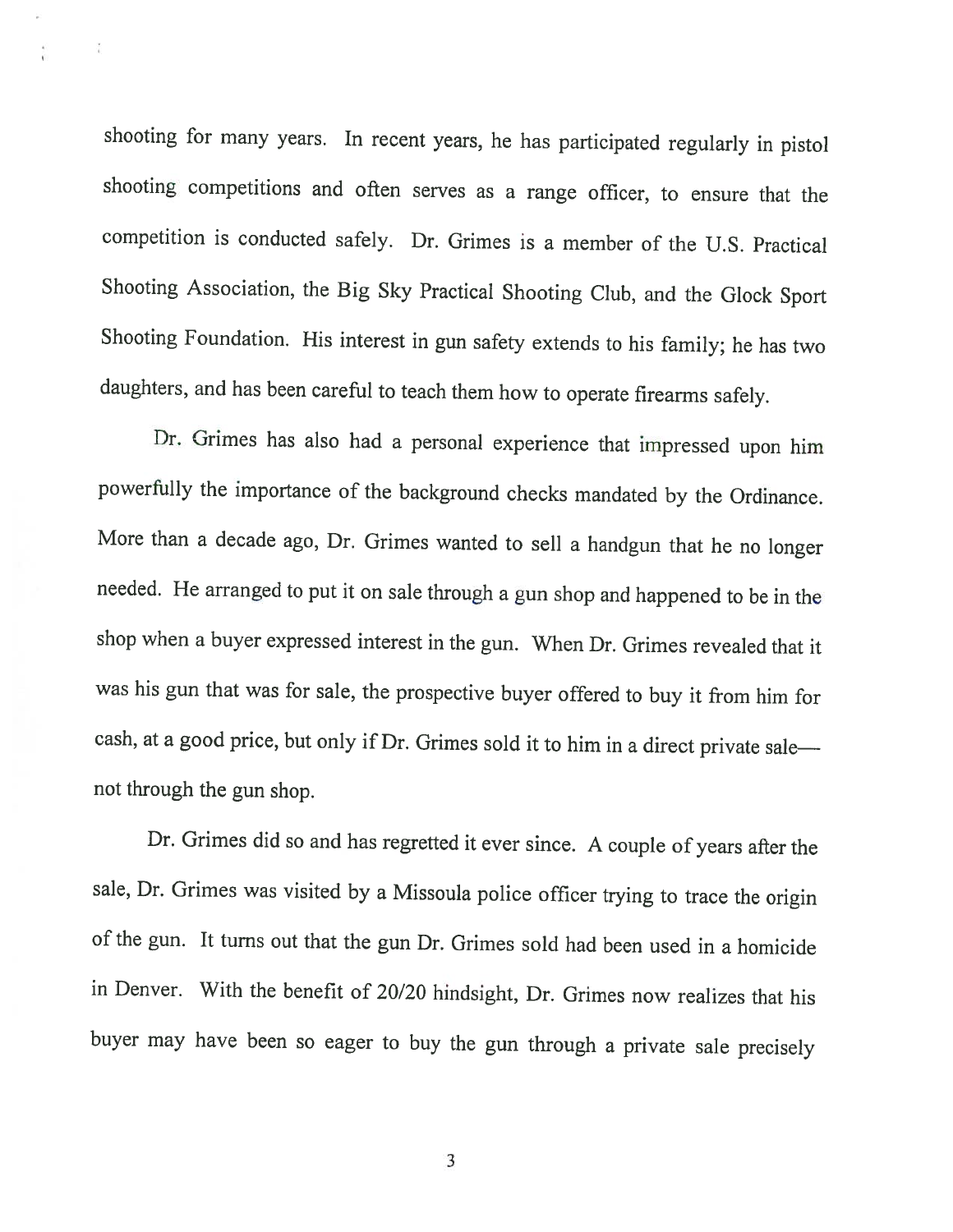because he could avoid <sup>a</sup> background check that way. And Dr. Grimes believes that the Ordinance will help prevent such unfortunate incidents in the future.

Heidi Kendall has lived most of her life in Missoula and is <sup>a</sup> respected and well-known member of the community. She has served on both the Missoula City Council and the Missoula County Public Schools Board of Trustees. Although no longer <sup>a</sup> member of the City Council at the time, Ms. Kendall was <sup>a</sup> strong supporter of the Ordinance and testified and presented in support of it. For the past several years, she has been the Suicide Prevention Coordinator for the Missoula City-County Health Department, although she just left that position last month. As Suicide Prevention Coordinator, she lectured on suicide prevention and firearm safety, and became well aware of the unfortunate fact that the great majority of suicides in Missoula and Montana involve the use of firearms.

Finally, John Moffatt had an experience that was once unique, and is now far too common: he was the victim of <sup>a</sup> school shooting. In 1986, he was the vice principal at Fergus High School in Lewistown, Montana, when <sup>a</sup> disturbed teenager went on <sup>a</sup> shooting spree. The 14-year-old shot and killed one of his teachers. He ran out of the classroom and found himself face-to-face with Mr. Moffatt, who was racing to the classroom to find out what had happened. The teenager shot Mr. Moffatt at point-blank range, and Mr. Moffatt likely would have died but for the fact that <sup>a</sup> parent who was visiting the school at the time happened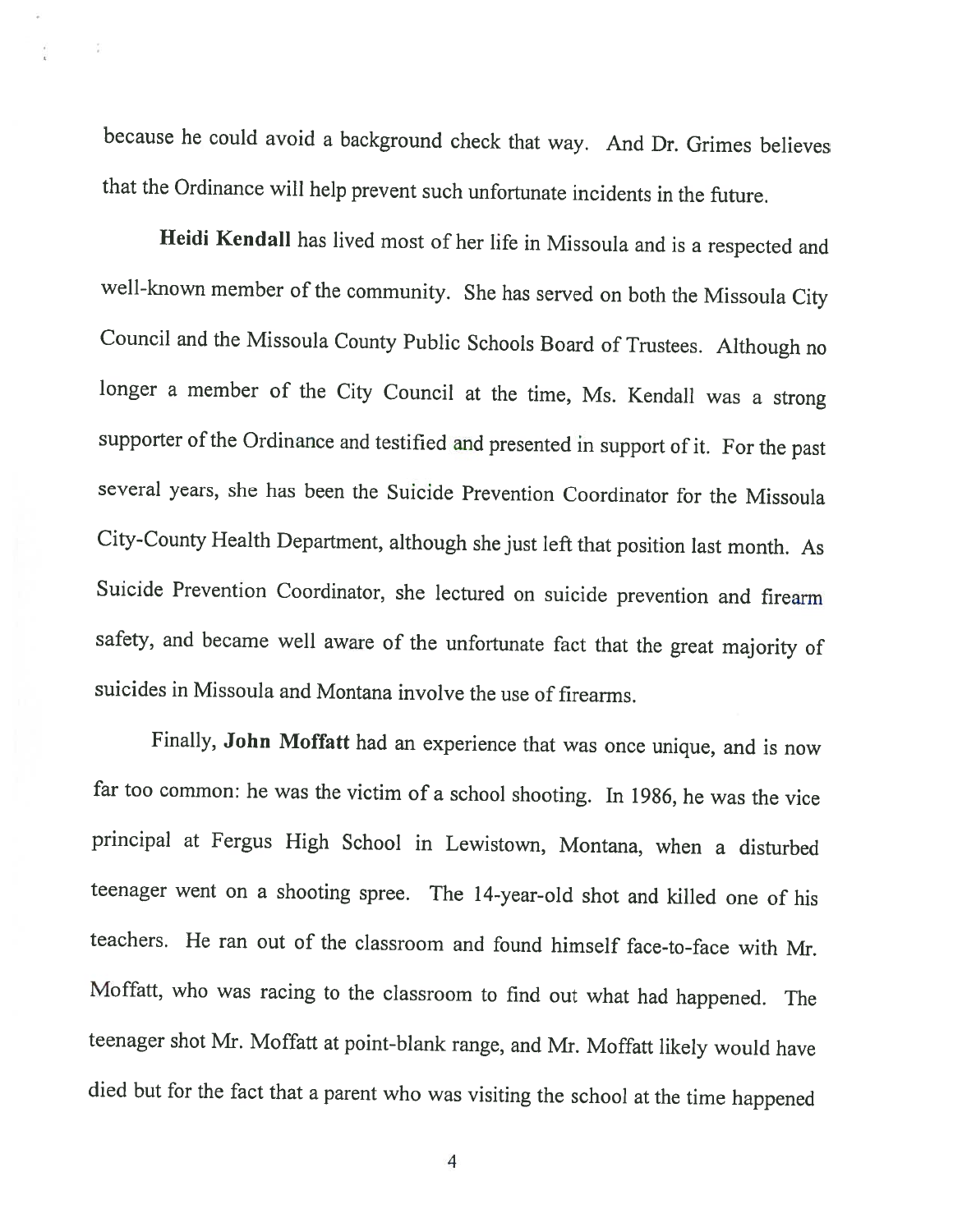to be <sup>a</sup> former Army medic. In recent years, Mr. Moffatt has spoken before school audiences about gun safety. He grew up in Montana and respects cherished traditions including hunting and competitive shooting. But as he explains in his speaking engagements, there is also <sup>a</sup> need for common-sense gun regulations, including in particular the background checks required by the Ordinance.

 $\frac{1}{\pi}$ 

## INTRODUCTION AND SUMMARY Of ARGUMENT

Amici understand that firearms are an important part of Montana's rich culture. But this understanding is not incompatible with the need for background checks to ensure that firearms do not fall into the hands of felons, illegal immigrants, minors, or people with mental illnesses. The Ordinance was enacted specifically to further that goal in the interest of public safety, and is <sup>a</sup> lawful exercise of local government power expressly supported by the <sup>p</sup>lain language of Section 45-8-35 l(2)(a) of the Montana Code. The Attorney General's Opinion to the contrary improperly treated background checks as if they were the same as <sup>a</sup> complete ban on firearms sales, but this was <sup>a</sup> serious error and wholly unsupported by the law. In fact, background checks are <sup>a</sup> narrow and carefully targeted measure to ensure that guns are not purchased by those who are not legally entitled to possess them, and they impose at most <sup>a</sup> trivial burden—a brief delay, often no more than 15 minutes, in *Amici*'s experience—on the ability of a law-abiding resident of Missoula to purchase <sup>a</sup> firearm. Experience demonstrates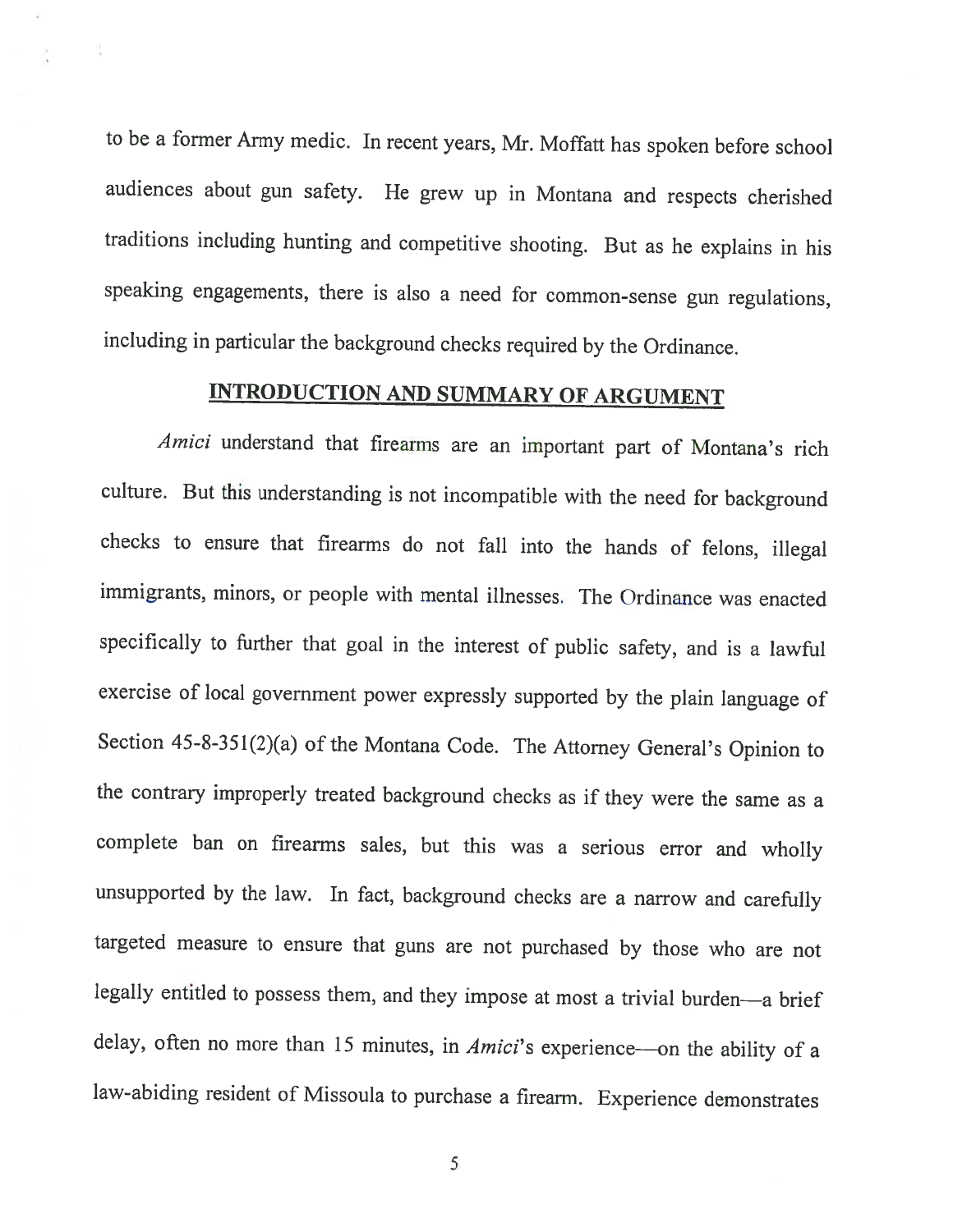that background checks, which have been required by federal law for the past <sup>25</sup> years, are an effective tool to reduce gun violence and save lives.

 $\frac{1}{12}$ 

Moreover, contrary to the Attorney General's arguments, the Ordinance does not improperly "apply to or affect" the right to keep and bear arms within the meaning of Section 7-1-111(9) of the Montana Code. Section 7-1-111(9) must be read in harmony with Section 45-8-351(2)(a), and cannot properly be read to take away from self-governing cities the powers expressly granted to them under Section 45-8-351(2)(a). The background checks required by the Ordinance do not prevent any lawful purchase of firearms, and impose at most <sup>a</sup> trivial delay before <sup>a</sup> firearms transaction can be completed.

#### ARGUMENT

### I. THE ORDINANCE IS <sup>A</sup> LAWFUL EXERCISE OF THE CITY'S POWER TO PREVENT AND SUPPRESS FIREARM POSSESSION BY PROHIBITED INDIVIDUALS.

The Attorney General erred in determining that Section 45-8-351 of the Montana Code preempts the Ordinance. While Subsection (1) describes what local governments may not do with respect to the regulation of firearms, Subsection (2)(a) provides <sup>a</sup> number of exceptions when local legislation is expressly permitted. Among other things, the statute expressly declares that local governments have the "power to prevent and suppress . . . the possession of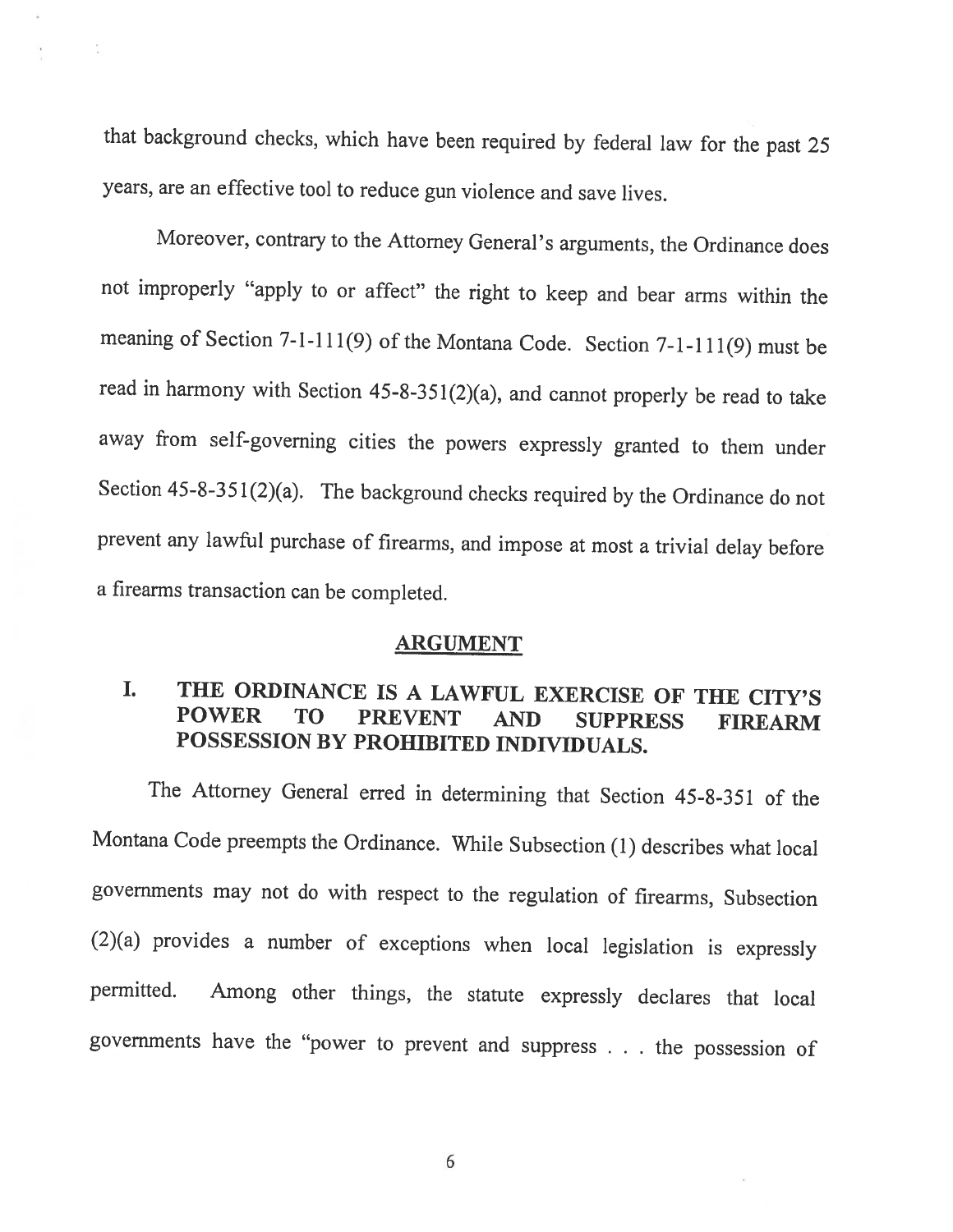firearms by convicted felons, adjudicated mental incompetents, illegal aliens, and minors." Mont. Code Ann. § 45-8-351(2)(a).

동

In his Opinion, the Attorney General arbitrarily characterizes these exceptions as "narrow," 57 Mont. Op. Att'y Gen. No. 1  $\P\P$  17, 19 (Jan. 26, 2017) (hereinafter, "AG Op."), but the Attorney General cites no support for this claim, and there is none. To the contrary, Montana law instructs that "[t]he powers and authority of <sup>a</sup> local government unit with self-government powers shall be liberally construed." Mont. Code Ann. § 7-1-106. And because Missoula is <sup>a</sup> selfgoverning locality, "[e]very reasonable doubt as to the existence of <sup>a</sup> local government power or authority shall be resolved in favor of the existence of that power or authority." *Id.* (emphasis added).

# A. The Plain Language of Section 45-8-351 Supports the Validity of the Ordinance.

The Attorney General's failure to recognize the law's presumption in favor of the power of local governments like Missoula is <sup>a</sup> fundamental error. It led him to overlook the best evidence of the legislature's intent: the statute's <sup>p</sup>lain text. The Attorney General concludes, without any statutory basis, that the statutory exceptions of Subsection (2)(a) "do not allow the regulation of purchases, sales or transfers of firearms; rather, the exceptions clearly pertain only to specific situations involving the use and possession of firearms." AG Op. ¶ 17. But this arbitrary assertion fails to take into account the City's express authority to take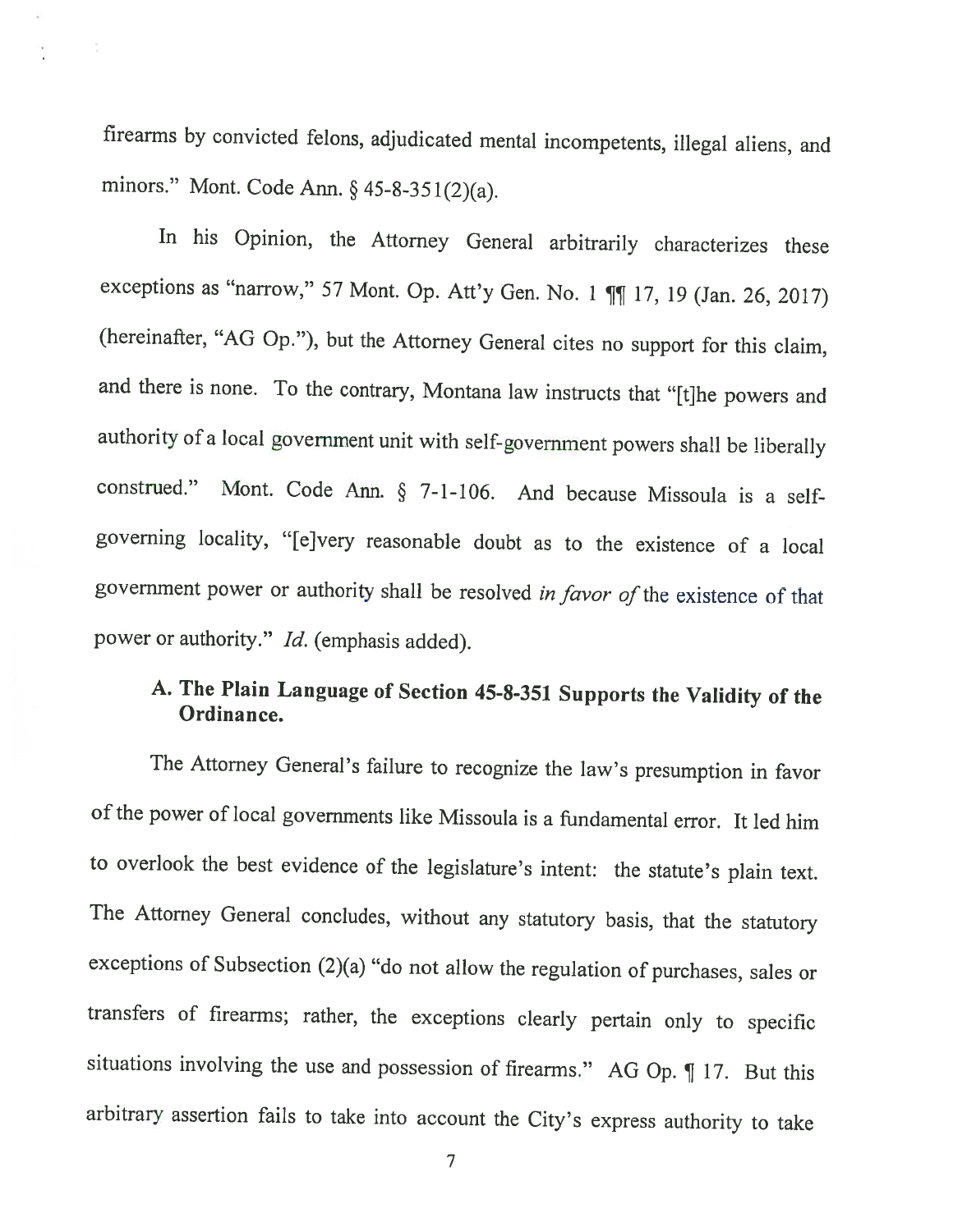action "to prevent and suppress . . . the possession of firearms by convicted felons" and others who are not entitled by the law to possess them. Mont. Code Ann. § 45- 8-351(2)(a) (emphasis added).

ţ.

The words "prevent" and "suppress" must be ascribed meaning. See Taylor v. Matejovsky, <sup>261</sup> Mont. 514, 520, <sup>863</sup> P.2d 1022, <sup>1026</sup> (1993) ("A statute must be construed in <sup>a</sup> way that <sup>g</sup>ives effect to all of its provisions."). The legislature could not have supplied local governments with the power to prevent and suppress possession of firearms by restricted persons without permitting reasonable mechanisms by which to implement that power. The express purpose of the Ordinance is to prevent and suppress possession of firearms by the persons listed in Subsection (2)(a) of the state statute. See Missoula Municipal Code  $\S$  9.60.010. Background checks are directly related to that purpose; they are meant to determine who is <sup>a</sup> restricted person (such as <sup>a</sup> convicted felon) at the point of transfer and to stop that individual from gaining possession of <sup>a</sup> firearm—i.e., to prevent possession before it happens. It is difficult to imagine any policy more narrowly tailored to the local power expressly permitted in Subsection 2(a) than background checks. To hold that background checks are not among the reasonable measures that local government may permissibly employ "to prevent and suppress" possession by restricted persons is to effectively write Subsection (2)(a) out of the Montana Code.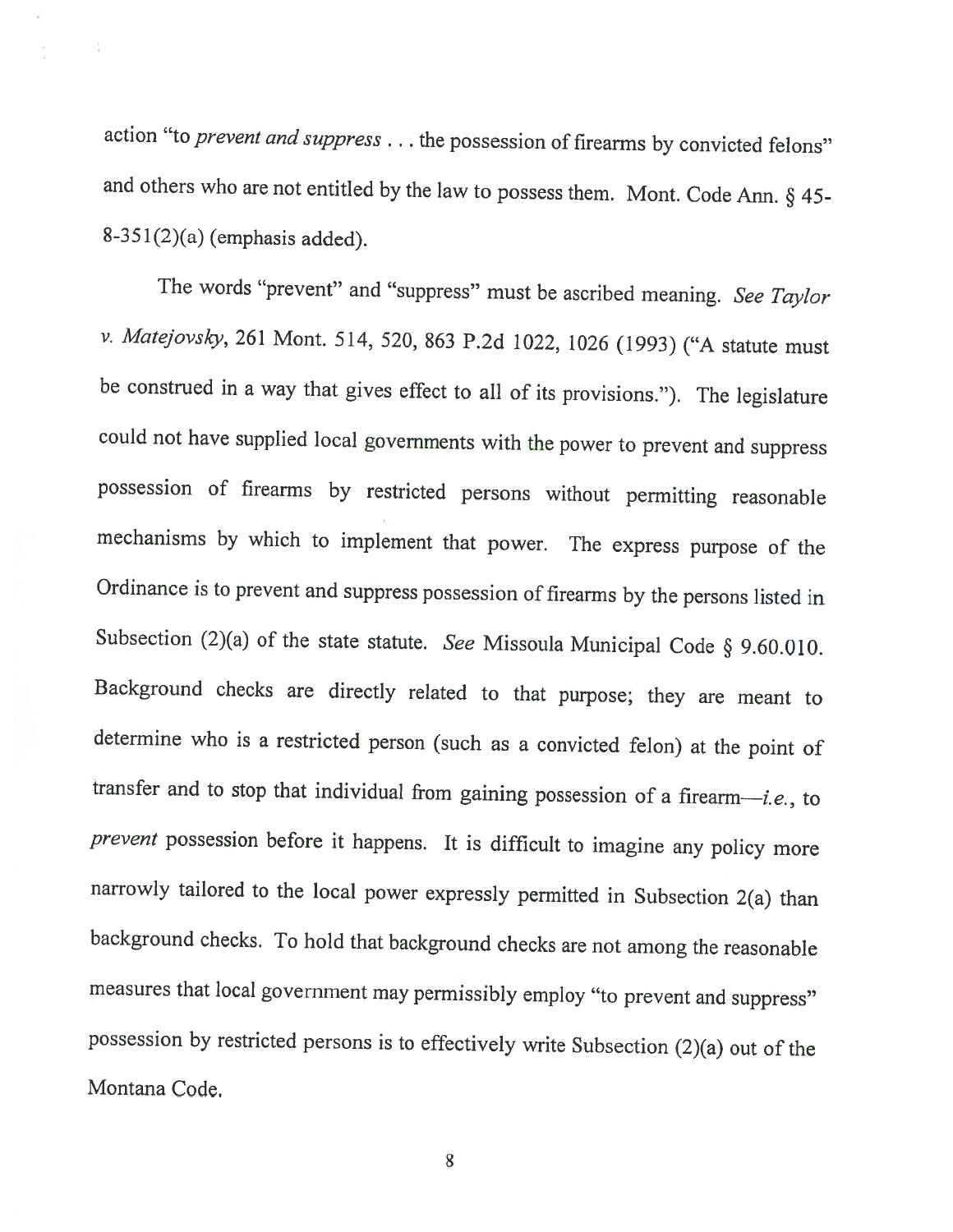As the City's brief shows, background checks have proven effective in serving the purpose underlying the Ordinance: keeping guns out of the hands of restricted individuals. See City's Brief in Support of Summary Judgment (hereinafter, "City Br.") at 6. Since federal background checks have been required, they have prevented more than three million illegal firearm purchases nationwide, and since <sup>1998</sup> they have blocked more than 20,000 sales to convicted felons and other prohibited individuals in Montana alone. Id. But the fact that federal law does not extend background checks to private gun transactions has left <sup>a</sup> loophole that poses <sup>a</sup> significant threat to public safety. See City Br. at 6—7. Not surprisingly, studies show that criminals exploit this loophole in states that do not require background checks for private sales. See Daniel W. Webster & Garen J. Wintemute, Effects of Policies Designed to Keep Firearms from High-Risk Individuals, <sup>36</sup> Annual Review of Public Health 21, <sup>34</sup> (2015), available at https://www.annualreviews.org/doi/pdf/10.1146/annurev-publhealth-031914-

<sup>122516</sup> (concluding there is "[m]ounting evidence" that "laws intended to increase the accountability of firearm sellers to avoid risky transfers of firearms" including laws adopting background checks—"are effective in curtailing the diversion of guns to criminals"). The Ordinance simply closes that loophole for gun sales within the City limits. See City Br. at 8—9.'

<sup>&</sup>lt;sup>1</sup> Studies also show that background checks reduce firearm suicides. As a RAND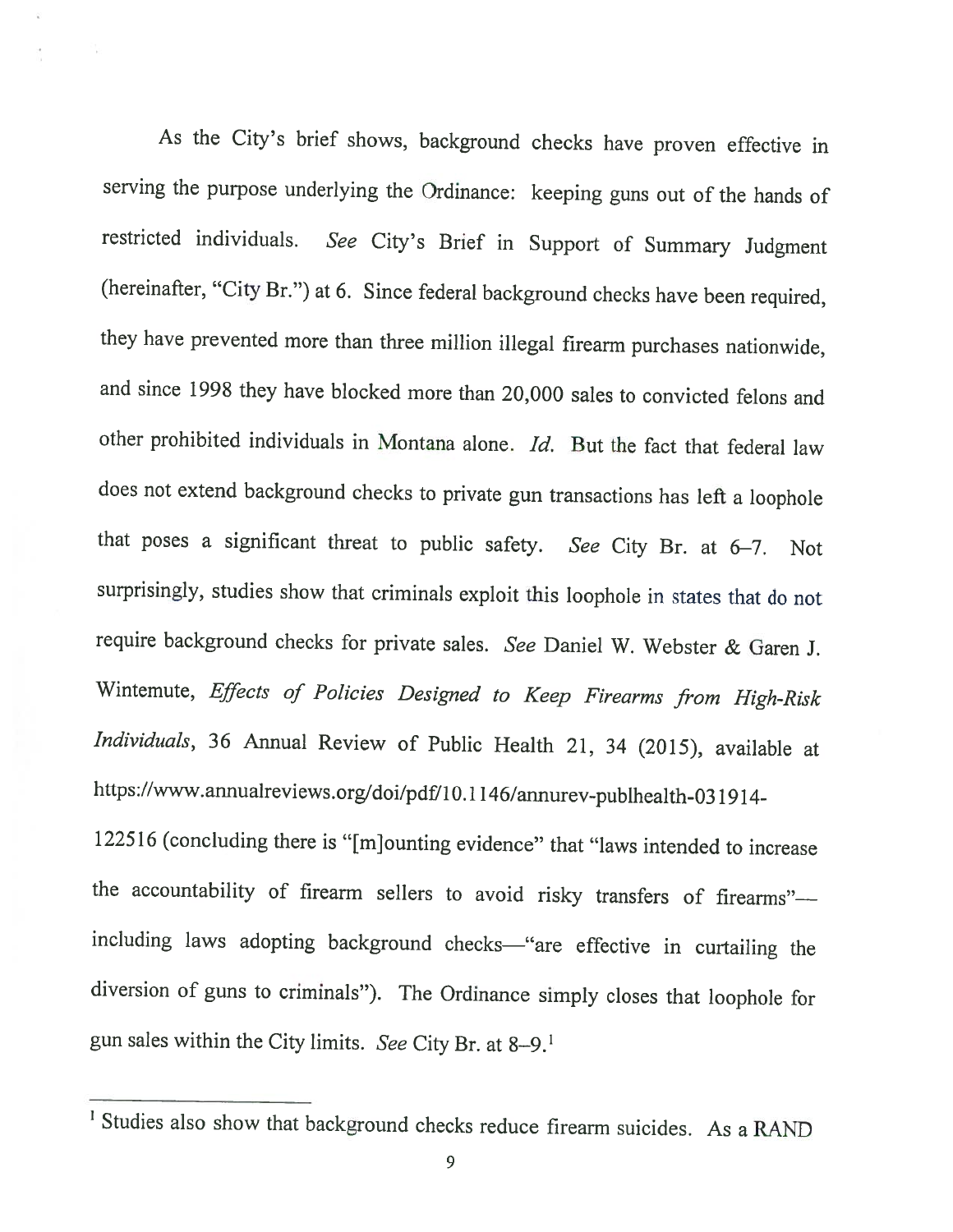The Attorney General argues that if Subsection (2)(a) is interpreted to permit background checks, then the exceptions to Section 45-8-351(1) will "completely swallow" the rule and "render[ ] . . . meaningless" the general preemption provision in Subsection (1). AG Op. ¶ 19. But this concern is grossly exaggerated and contrary to the <sup>p</sup>lain language of the statute. Subsection (2)(a) simply means what it says: Among other things, local governments have the power to take steps to prevent and suppress possession of firearms by restricted persons. Even read in light of the exceptions in Subsection (2)(a), Subsection (1) still prohibits local governments from enacting <sup>a</sup> wide range of firearms-related laws, including, for example, <sup>a</sup> general ban on the sale or transfer of weapons.

# B. The Legislative History of Section 45-8-351 Supports the Validity of the Ordinance.

The Attorney General also errs in relying on the legislative history of Section 45-8-351. The Attorney General argues that the legislature clearly intended to preempt local governments from "passing regulations or ordinances

Corporation survey recently concluded, "the available studies provide moderate evidence that background checks reduce firearm suicides," including "a statistically significant decrease in firearm suicides associated with background checks for those aged 55 or older." Rajeev Ramchand, *Effects of Background Checks on Suicide*, RAND Corporation, https://www.rand.org/resea all too well from her service as the Suicide Prevention Coordinator, this is <sup>a</sup> major concern for the people of Missoula. To date, there have been 16 suicides so far this year in Missoula County, and <sup>14</sup> of those suicides (88%) were carried out by use of <sup>a</sup> firearm.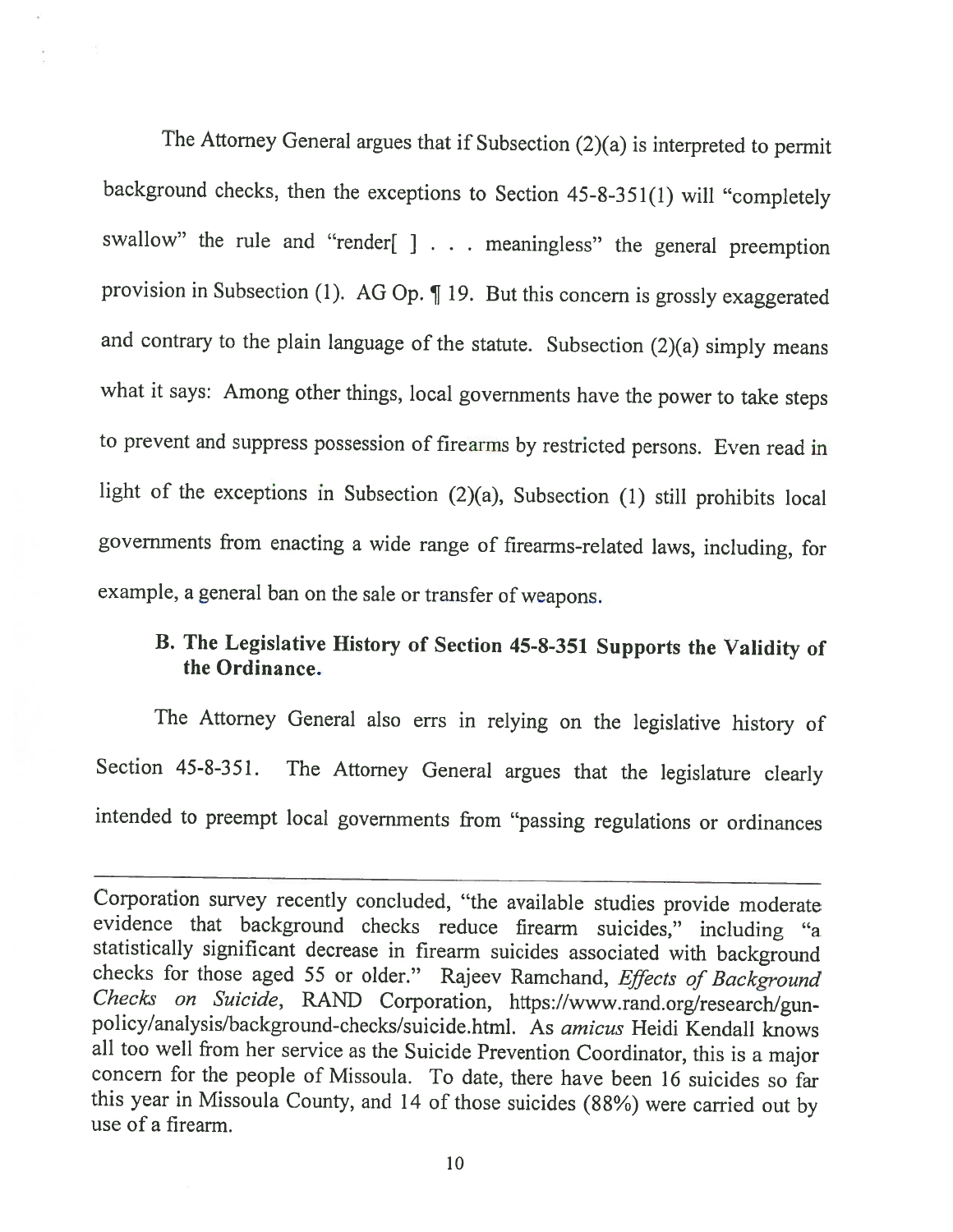addressing the sale or transfer of firearms." AG Op. ¶ 20; see also id. ¶ <sup>23</sup> ("The purpose of HB <sup>643</sup> was clear—only the state should decide how firearm purchases, sales and transfers should be regulated, if at all."). But that sweeping conclusion is completely unwarranted. It not only ignores the express exceptions included in the statute, but also finds no support in its legislative history.

Representative Bob Thoft of Stevensville sponsored HB 643, the bill that became Section 45-8-351. As reported in the official summary of the House Judiciary Committee hearing on the bill, Representative Thoft explained that the bill was "an act to provide when a local government may and may not . . . regualte [sic] the purchase, sale or other transfer . . . of firearms." House Judiciary Committee Minutes, at <sup>7</sup> (feb. 14, 1985), available at http://courts.mt.gov/portals/189/leg/1985/house/02-14am8-hjud.pdf (emphasis added). Representative Thoft's acknowledgement that the bill was intended in part to explain "when a local government may . . . regu[late] the . . . purchase, sale or other transfer . . . of firearms," id. (emphasis added), completely undermines the Attorney General's contention that the bill was intended to prevent local governments from regulating firearm purchases, sales, and transfers at all.

Similarly, the proponents of HB <sup>643</sup> did not argue that it was intended to preclude all local regulation of firearm purchases. For example, Senator James Shaw argued that the bill was necessary to defend against <sup>a</sup> perceived movement to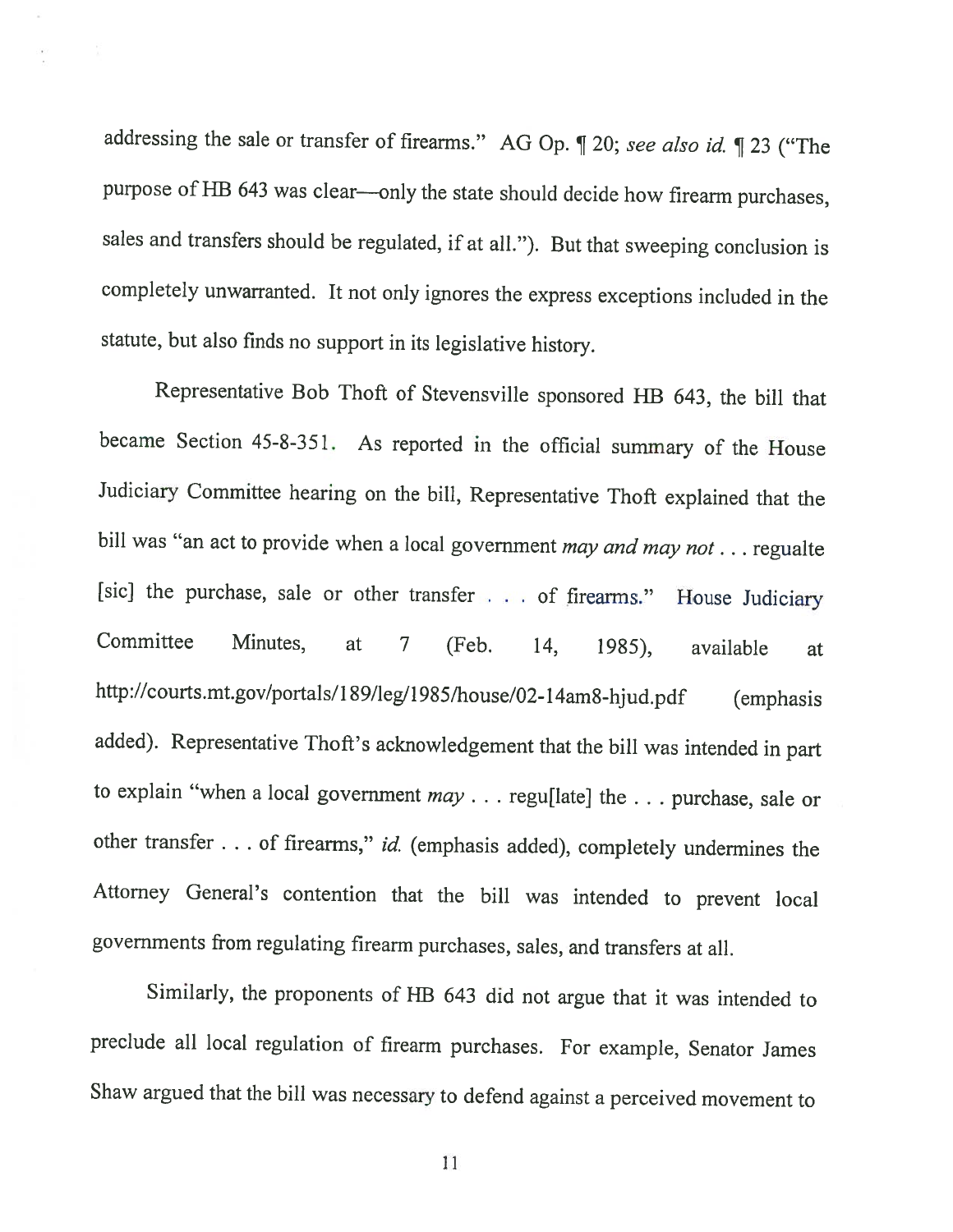"disarm our country." Senate Judiciary Committee Minutes, at 5—6, <sup>24</sup> (Mar. 2\$, 1985), available at http://courts.mt.gov/portals/189/leg/1985/senate/03-28-sjud.pdf. He asserted that the bill addressed local efforts to ban firearms, id. at 5, not local regulation to prevent purchases of firearms by those not legally entitled to have them.

÷,

In his Opinion, the Attorney General relied on statements by various advocates supporting the bill at the House and Senate Judiciary Committee hearings. See AG Op. ¶ 22. Even setting aside the impropriety of relying on statements by advocates rather than the intent of legislators, these advocates, too, were expressing concerns about local bans or prohibitions on otherwise lawful gun possession and transportation, which are not at issue here. See, e.g., House Minutes at <sup>7</sup> (statement that the bill would prevent local law removing firearms from the general public); id. at 149-51 (discussing the Morton Grove, Illinois handgun ban and similar bans in other cities); id. at 157 (discussing concerns about prohibitions in other states on gun ownership and possession); Senate Judiciary Committee Minutes, at <sup>6</sup> (Mar. 26, 1985), available at http://courts.mt.gov/portals/189/leg/1985/senate/03-26-sjud.pdf (discussing concern about citizens unknowingly entering <sup>a</sup> local area where it would be unlawful to transport weapons); id. at 37 (expressing concern about local laws that would make it difficult for <sup>p</sup>istol shooting competitors to travel legally to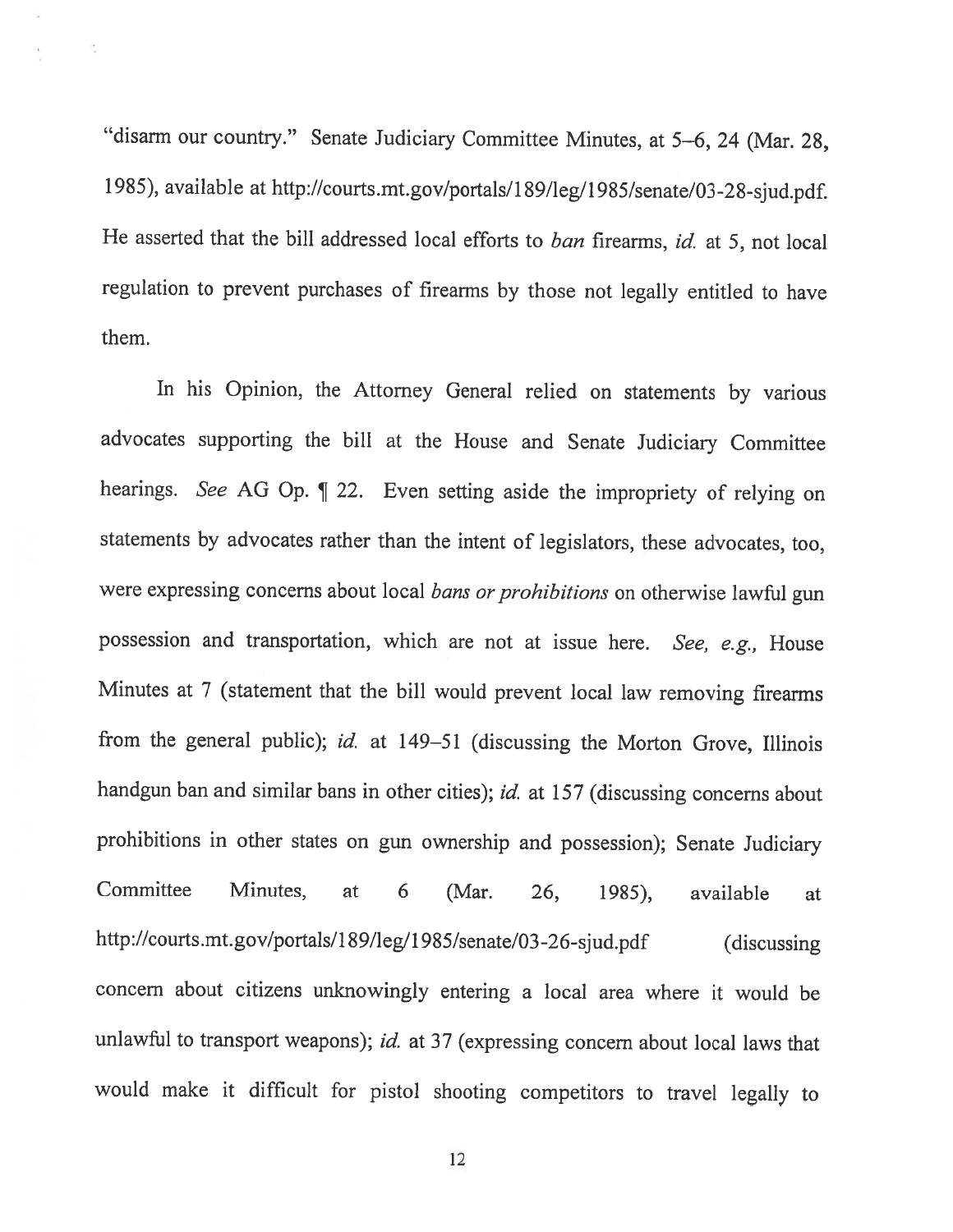competition sites). There is nothing in the available legislative history that expresses any concern about background checks. The Attorney General's reliance on the legislative history was thus fundamentally mistaken; he improperly treated the Ordinance as if it were <sup>a</sup> ban on firearms, when it is <sup>p</sup>lainly nothing of the sort.

Moreover, the Attorney General erred in relying on the positions urged by outside advocates, including the northwestern region state liaison for the National Rifle Association ("NRA"), Louis I. Brune, III. See AG Op. ¶ 22. The positions of outside advocates have little value in interpreting the statute. It is the text of the statute and the intent of the legislature that matters. See Mont. Code Ann. § 1-2- <sup>102</sup> ("In the construction of <sup>a</sup> statute, the intention of the legislature is to be pursued if possible.").

This is especially true here because the legislative history reflects that, in other respects, the legislature rejected the arguments advanced by the NRA state liaison. The Attorney General relies in part on Mr. Brune's critique of <sup>a</sup> local ordinance contemplated in <sup>1984</sup> that would have prohibited carrying firearms into publicly owned buildings. AG Op. ¶ 23; see Senate Minutes at 31—32 (Mar. 26, 1985); House Minutes at 150—51. But to the extent the legislature considered that critique, the legislature dismissed it. <sup>A</sup> Senate amendment adopted in the final legislation specifically permits local governments to "prevent and suppress the carrying of concealed or unconcealed weapons to a . . . publicly owned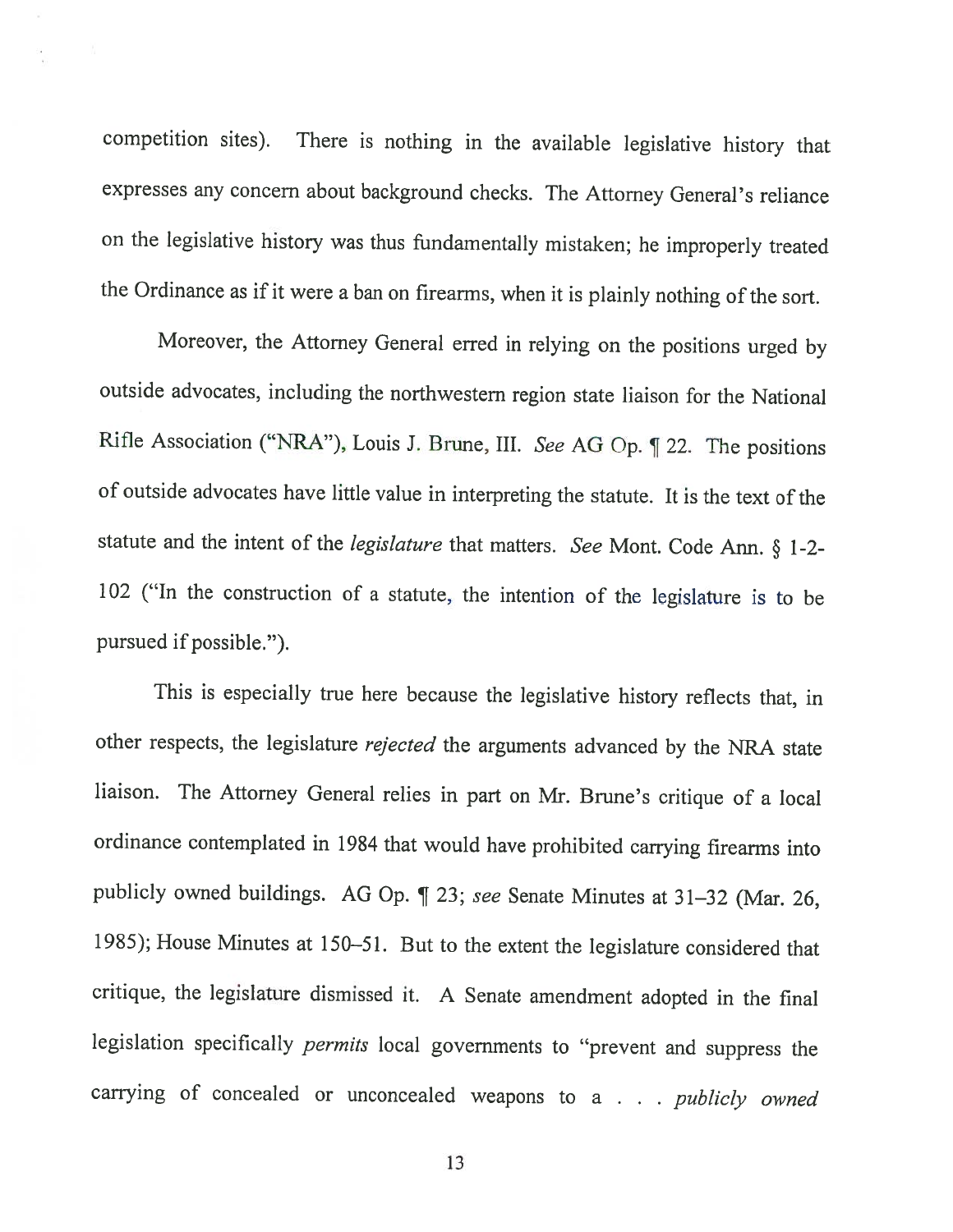building . . . ." Mont. Code Ann. § 45-8-351(2)(a) (emphasis added); see Senate Minutes at 5—6 (Mar. 28, 1985).

 $\mathcal{D}_{\mathcal{D}}$ 

Thus, the Attorney General points to nothing in the legislative history evidencing concerns about background checks or other local measures preventing the possession of firearms by restricted persons at the point of sale. Indeed, the Attorney General failed to recognize that even the NRA state liaison acknowledged that Section 45-8-351 would in no way weaken local ordinances regulating the possession of firearms by convicted felons, adjudicated mental incompetents, illegal aliens, and minors. See House Minutes at 151.

#### II. THE ORDINANCE DOES NOT IMPROPERLY APPLY TO OR AFFECT THE RIGHT TO KEEP OR BEAR ARMS.

The Attorney General also erred in concluding that Section  $7-1-111(9)$  of the Montana Code precluded the City from adopting the Ordinance. Section 7-1-  $11(9)$  provides:

<sup>A</sup> local government unit with self-government powers is prohibited from exercising . . . any power that applies to or affects the right to keep or bear arms, except that <sup>a</sup> local government has the power to regulate the carrying of concealed weapons.

Mont. Code Ann. § 7-1-111(9). But contrary to the Attorney General's view, the Ordinance's background check requirement does not "apply to or affect the right to keep or bear arms" within the meaning of Section 7-1-111(9).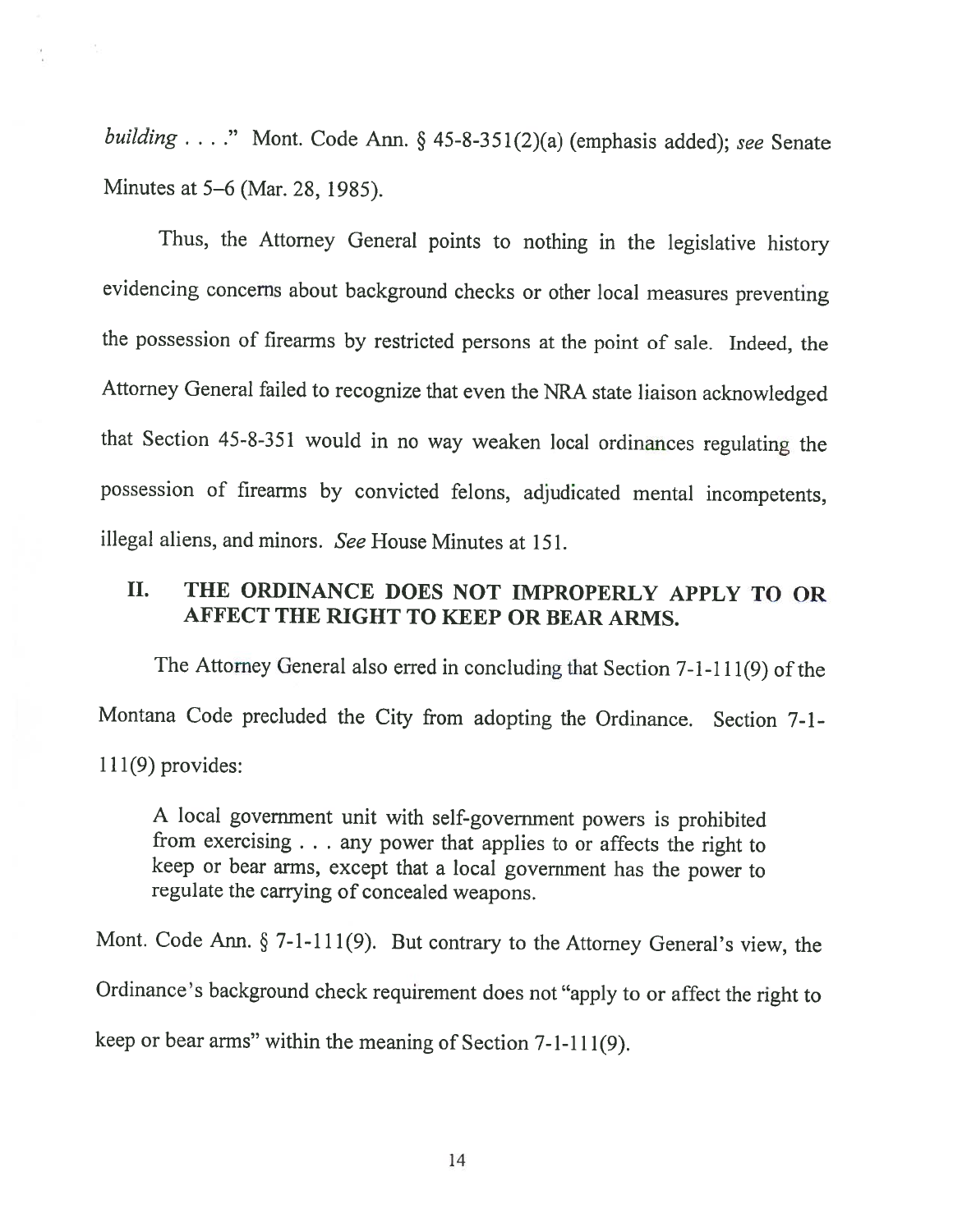In his Opinion, the Attorney General claims that "[Section] 7-1-111(9) clearly <sup>p</sup>laces <sup>a</sup> broad limitation on the power of self-governing cities to enact any ordinance that regulates the sale and transfer of firearms." AG Op. 14 (emphasis added). But that is simply not what the statute says; rather, it prohibits the exercise of any power that "applies to or affects the right to keep or bear arms." Mont. Code Ann. § 7-1-111(9) (emphasis added). The statute does not preclude any ordinance that has anything to do with firearms, and the right to keep or bear arms is not affected by <sup>a</sup> simple background check requirement.

÷,

As an initial matter, Section 7-1-111(9) must be read in harmony with Section  $45-8-351(2)(a)$ , which expressly gives local governments the power to take steps to prevent and suppress the possession of firearms by felons and others. See, e.g., Hawley v. Bd. of Oil & Gas Conservation, 2000 MT 2, 112, 297 Mont. 467, <sup>993</sup> P.2d <sup>677</sup> ("Interpretations that <sup>g</sup>ive effect to the legislation are always preferred over interpretations that treat the statute as void or as mere surplusage."). The Montana legislature's express recognition of the power of local governments to regulate firearms under Section  $45-8-351(2)(a)$  confirms that Section 7-1-1 11(9) does not have the broad prohibitory effect that the Attorney General assumes. For both statutes to be <sup>g</sup>iven effect, the "power to prevent and suppress. . . the possession of firearms" by restricted persons expressly granted by Section 45-8-351(2)(a) cannot be prohibited under Section 7-1-111(9) as <sup>a</sup> "power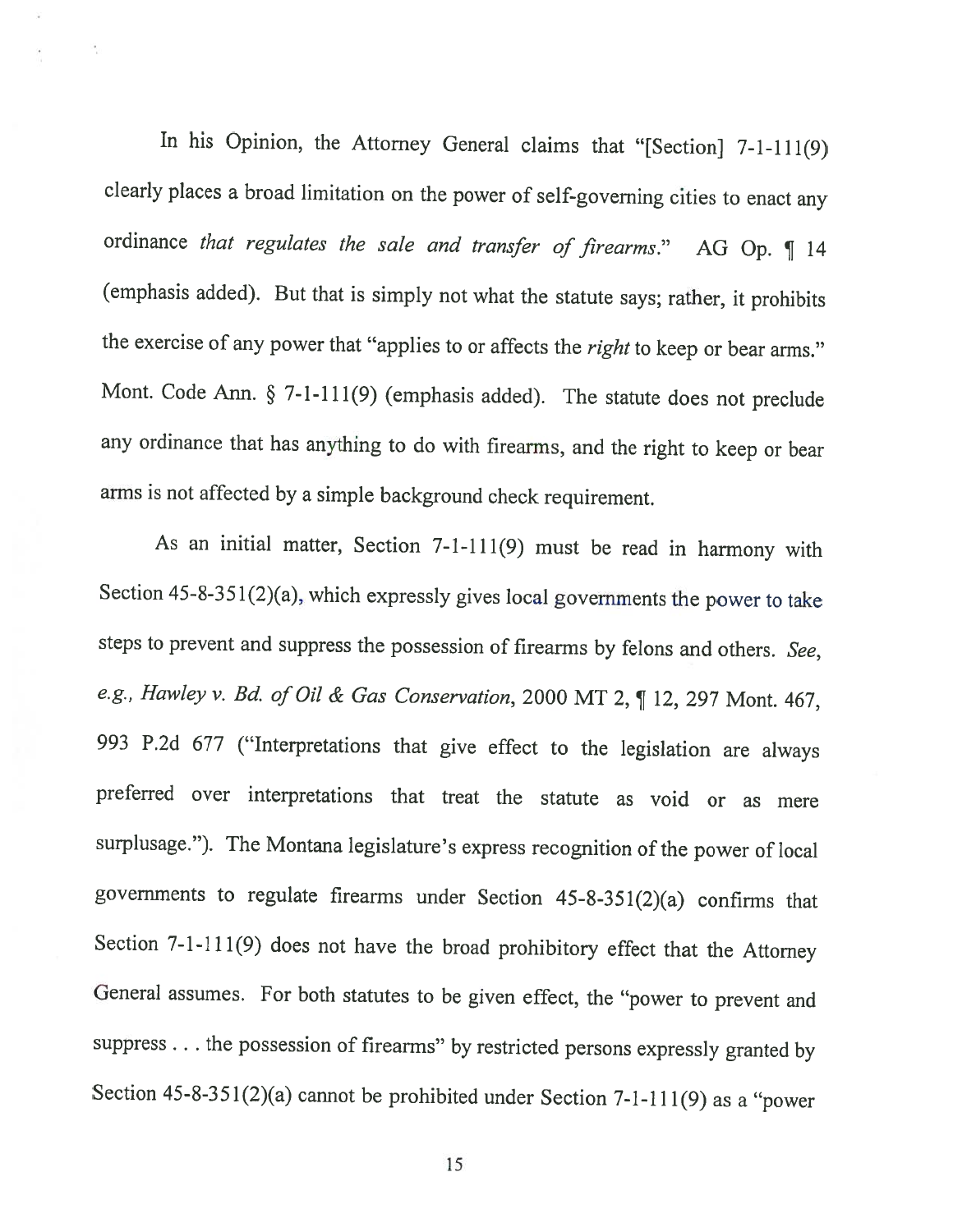that applies to or affects the right to keep or bear arms." The power extended to local governments in Section 45-8-351(2)(a) to adopt background checks to prevent felons, illegal aliens and others from unlawfully obtaining firearms does not apply to or affect the right to keep or bear arms under Section 7-1-111(9) because it does not preclude conduct or activity within the scope of that right.<sup>2</sup>

To determine whether <sup>a</sup> local government action applies to or affects the right to keep or bear arms within the meaning of Section  $7-1-111(9)$ , it is first necessary to understand the scope of that right. And critically, under both the Montana and U.S. Constitutions, that right has significant boundaries that are important here. In particular, felons and others who will be prevented from purchasing <sup>a</sup> gun by virtue of background checks have no right to keep or bear arms. See State v. Fadness, 2012 MT 12, ¶ 31, 363 Mont. 322, 268 P.3d 17 ("It goes without saying that an incarcerated individual does not have the right to keep or bear arms while incarcerated, and nothing in the <sup>p</sup>lain language of Article II, Section <sup>12</sup> guarantees such <sup>a</sup> right. It is also axiomatic that the right of <sup>a</sup> felon to keep or bear arms may be regulated in the interest of public safety, and again

 $2$  Amici agree with the City that Section 45-8-351 is not applicable to localities with self-government powers. See City Br. at 24—27. However, Subsection 2(a) of Section 45-8-351 is nevertheless an essential tool for interpreting the scope of Section 7-1-111(9), because it is inconceivable that the legislature intended localities with self-governing powers to have less power under Section 7-1-1 11(9) than is permitted to general power local governments under Section 45-8-351(2)(a). See Mont. Code Ann. § 7-1-101 ("[Self-government] powers include but are not limited to the powers granted to general power governments.").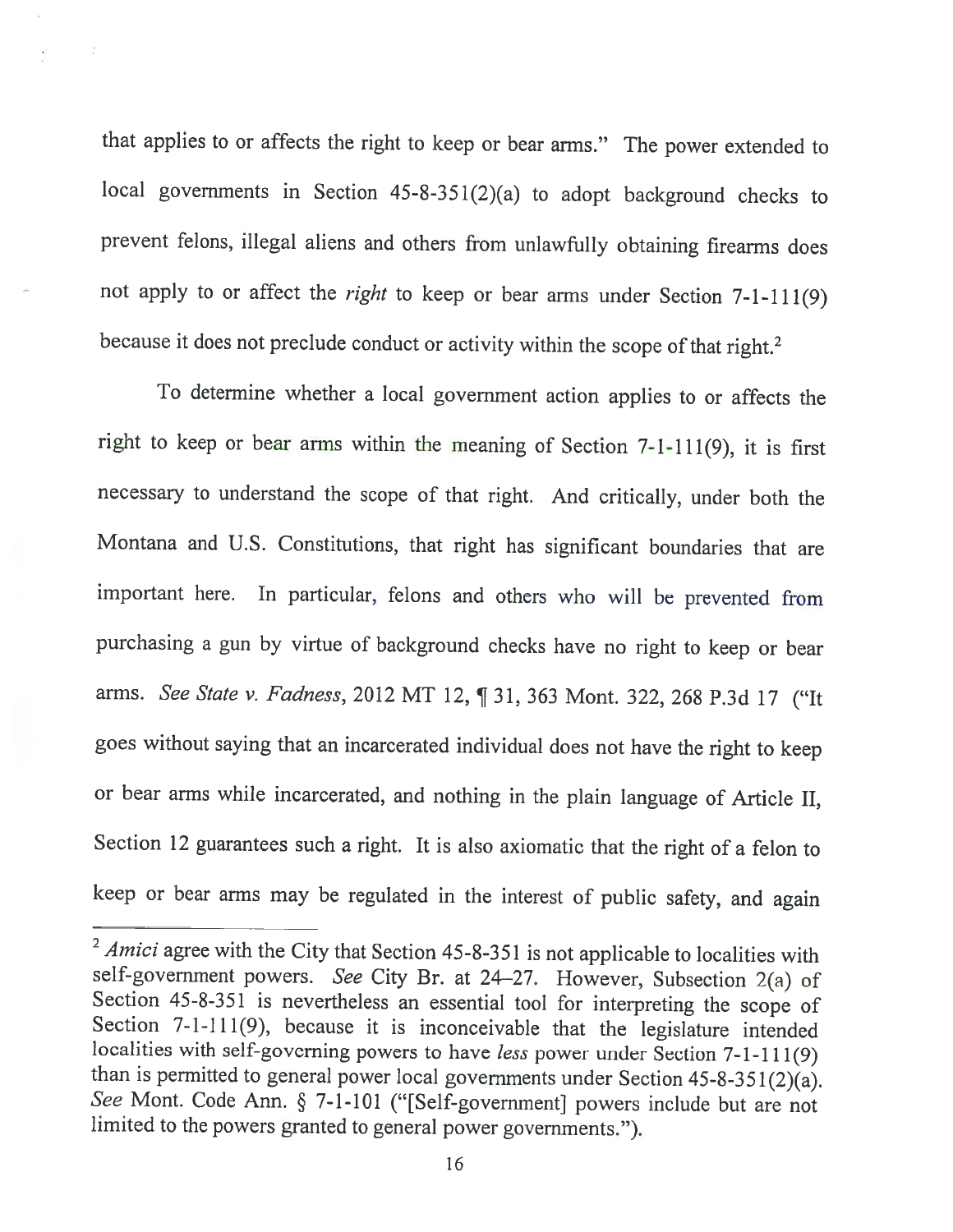nothing in the <sup>p</sup>lain language of Article II, Section <sup>12</sup> states otherwise." (footnote omitted)); see also District of Columbia v. Heller, 554 U.S. 570, 626-27 (2008) ("[N]othing in our opinion should be taken to cast doubt on longstanding prohibitions on the possession of firearms by felons and the mentally ill . . . .").

 $\frac{1}{\mu}$ 

The legal authorities cited by the Attorney General have nothing to do with background checks, and do not support his contention that requiring background checks for firearm sales applies to or affects the right to keep and bear arms within the meaning of Section 7-1-111(9). See AG Op. ¶ 13. The cases quoted in the Attorney General's Opinion merely explain that the right to keep and bear arms generally includes, for example, the right to purchase arms and closely-related acts necessary to exercise the right, such as obtaining bullets. But those cases do not address the limitations on the right applicable to particular categories of people, like felons, who do not have any legal right to keep or bear arms. Moreover, even the authorities cited by the Attorney General acknowledge that the right to keep and bear arms is not absolute, and that reasonable regulations are consistent with the right. See, e.g., Andrews v. State, 50 Tenn. 165, 181 (1871) ("But the power is <sup>g</sup>iven to regulate, with <sup>a</sup> view to prevent crime.").

There is no support for the Attorney General's position that background checks apply to or affect the right to keep or bear arms. Since the U.S. Supreme Court's decision in Heller, federal appellate courts have largely adopted a two-step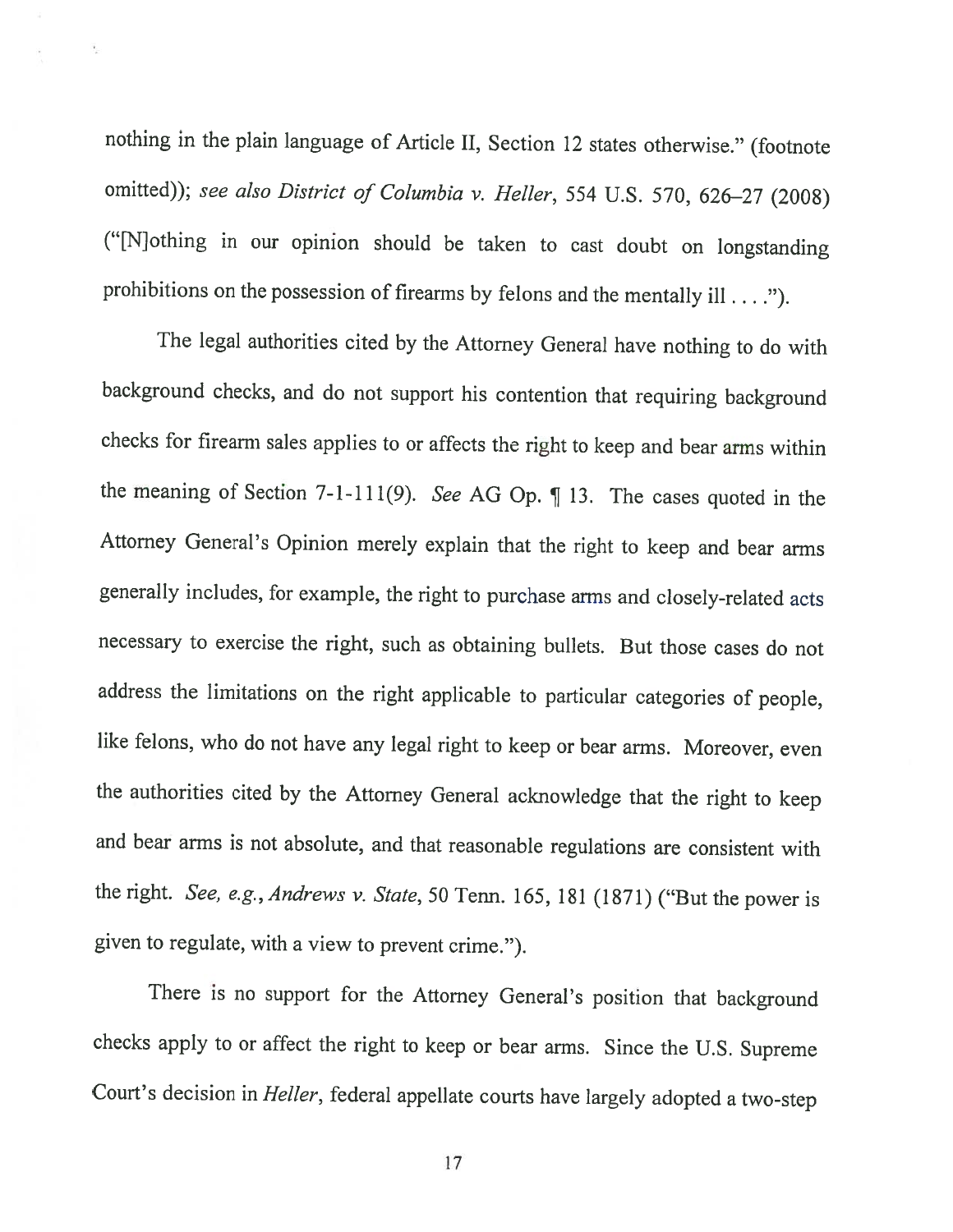approach to determine whether the right to keep and bear arms is violated. In the first step, the courts evaluate whether the right is even implicated—in other words, "whether the challenged law imposes <sup>a</sup> burden on conduct falling within the scope of the [right]." Peterson v. Martinez, <sup>707</sup> F.3d 1197, <sup>1208</sup> (10th Cir. 2013) (citation omitted); see United States v. Chovan, <sup>735</sup> F.3d 1127, <sup>1136</sup> (9th Cir. 2013) (adopting this approach). If the right to keep and bear arms is not implicated, then the court's analysis ends there.

Although the <sup>p</sup>hrase "applies to or affects the right" in Section 7-1-111(9) is not defined in the statute, the analysis used by the federal courts under the Second Amendment offers <sup>a</sup> useful analytical framework. That is, if the Ordinance does not impose a burden on conduct falling within the scope of the right to keep or bear arms, then it does not "appl[y] to or affect[] the right," and does not run afoul of Section 7-1-111(9).

The cases on point demonstrate that, contrary to the Attorney General's view, background check requirements do not implicate the right to keep or bear arms. In Rocky Mountain Gun Owners v. Hickenlooper, 371 P.3d 768 (Colo. Ct. App. 2016), the Colorado court considered whether state legislation imposing mandatory background checks for transfers of firearms between private parties was permissible in light of Colorado's constitutional right to keep and bear arms, which is nearly identical to Montana's constitutional provision. The Colorado court held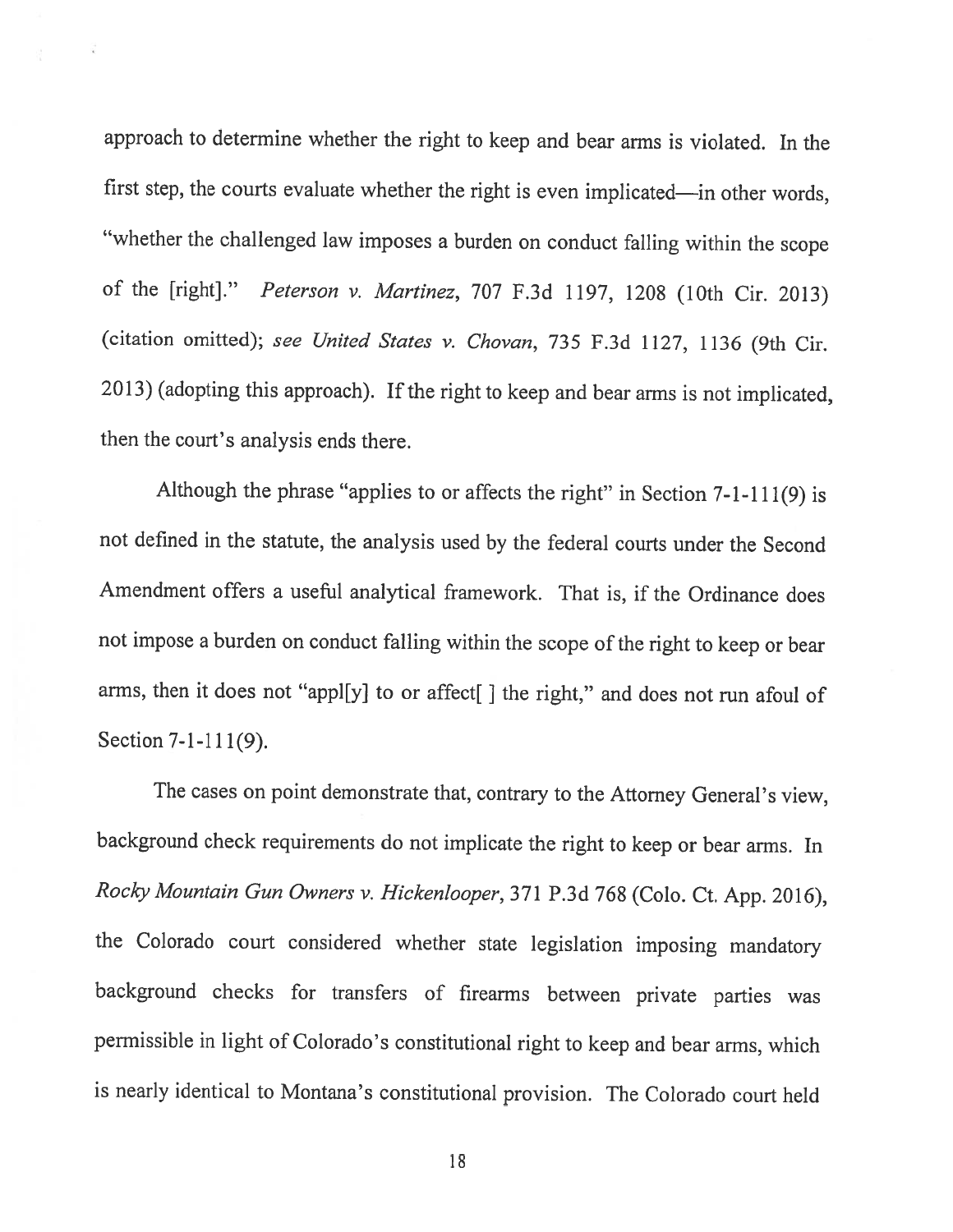that the background check legislation did "not implicate" the "fundamental right" to keep or bear arms because background checks provide <sup>a</sup> reasonable mechanism for denying firearms to certain categories of persons, like felons, who are unprotected by that right. Id. at 776; see also Peoples Rights Org., Inc. v. Montgomery, 756 N.E.2d 127, 173 (Ohio Ct. App. 2001) ("The Brady checks did not, in themselves, impermissibly infringe upon buyers' right to bear arms.").

further, any impact that background checks may have on the lawful sale and transfer of firearms is de minimis. See, e.g., Heller v. District of Columbia, <sup>670</sup> F.3d 1244, 1253 (D.C. Cir. 2011) (explaining that regulations with de minimis effects do not burden conduct within the scope of the Second Amendment). Like the legislation at issue in Hickenlooper, the Ordinance "imposes the same background check requirements on private firearm sales that are already required for sales . . . by firearm dealers. Accordingly, [the Ordinance] does not prevent the private sale of firearms; [it] merely creates an additional step for those sales not taking <sup>p</sup>lace through <sup>a</sup> licensed gun dealer." <sup>371</sup> P.3d at 776—77. Background checks do not preclude any lawful sale of firearms; they merely impose <sup>a</sup> slight delay before the sale transaction can be completed. As the City's brief demonstrates, the vast majority of background checks under the National Instant Criminal Background Check System ("NICS") are completed instantaneously or within a matter of minutes. See City Br. at 6. Amici Tom Platt and Mark Grimes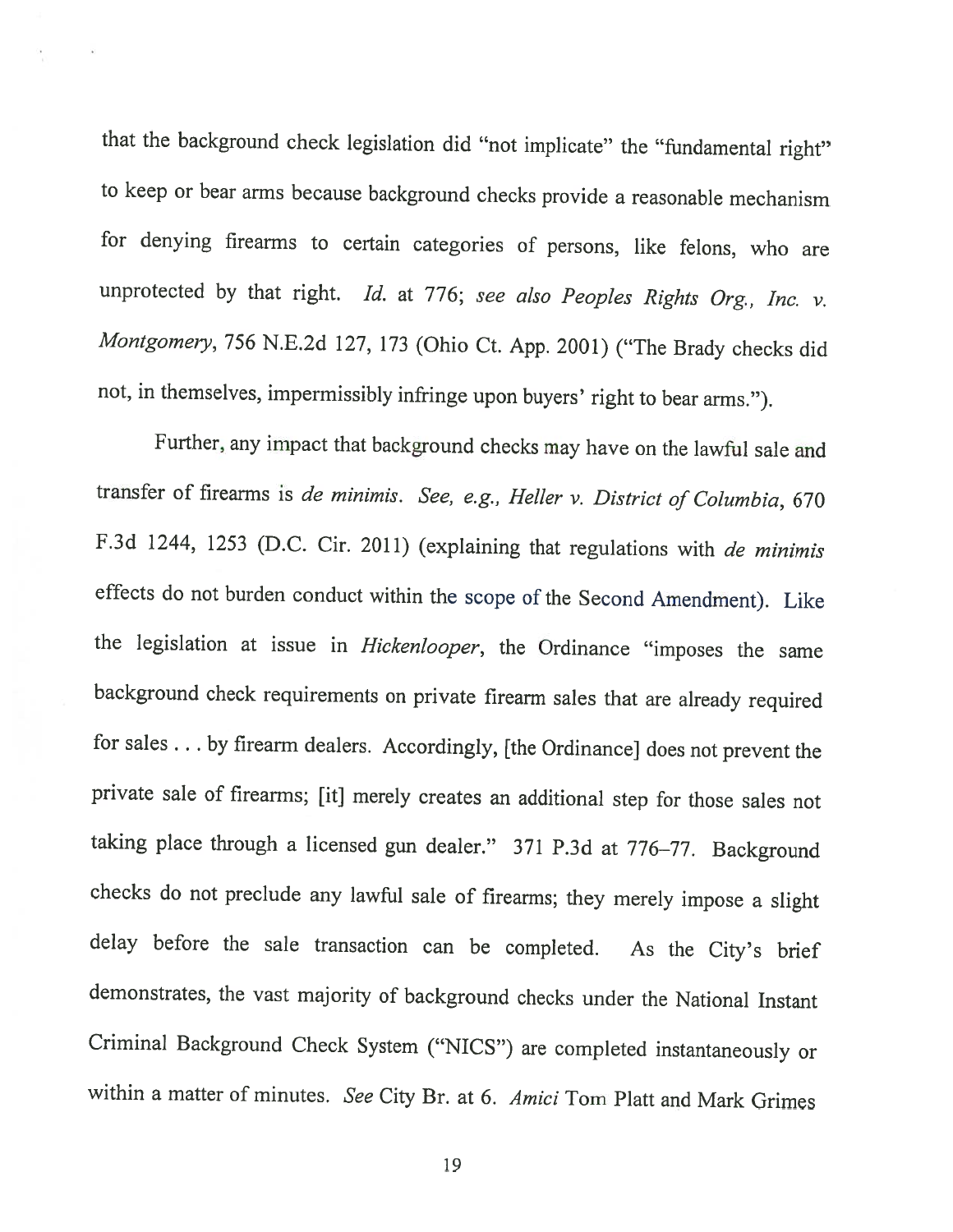have been through literally dozens of background checks in purchasing firearms over the years, and have found that that the process is fully computerized, is not onerous, and often takes no more than fifteen minutes. Any de minimis effect the Ordinance may have on transfers of firearms does not apply to or affect their right to keep or bear arms within the meaning of Section 7-1-1 11(9).

#### **CONCLUSION**

For the foregoing reasons, Amici urge the Court to uphold the validity of Missoula Ordinance 3581.

Respectfully submitted this 19th day of July, 2018.

 $\frac{1}{\lambda}$ 

By:  $\bigvee$  / /  $\bigvee$  d  $\bigwedge$ JamesA. Gdetź

GOE'fZ, BALDWIN AND GEDDES, P.C. Ketterer Building 35 North Grand Avenue P.O. Box 6520 Bozeman, Montana 59771 Tel: (406) 587-0618 jim@goetzlawfirm.com

Ira M. Feinberg (pro hac vice application pending) HOGAN LOVELLS US LLP 875 Third Avenue New York, New York 10022 Tel: (212) 918-3000 ira.feinberg@hoganlovells.com

Attorneys for Amici Curiae